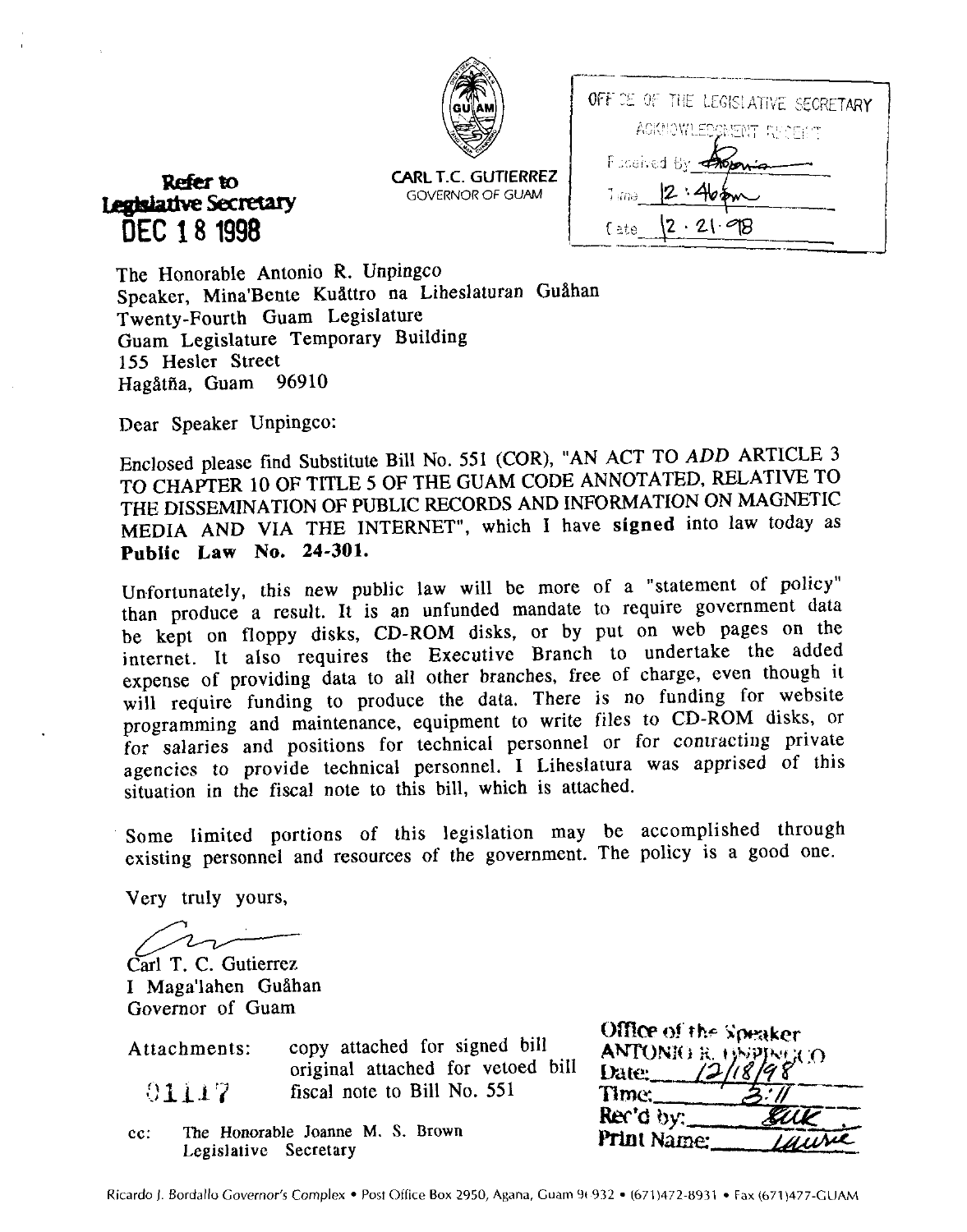

## **MINA'BENTE KUATTRO NA LIHESLATURAN GUAHAN 1998 (SECOND) Regular Session**

### **Bill No. 551 (COR)**

As substituted **by** the Committee on Rules, Government Reform and Federal Affairs and amended on the Floor.

Introduced by: L. F Kasperbauer J. C. Salas E. 1. Cruz C. A. Leon Guerrero A. C. Blaz T. C. Ada F. B. Aguon, Jr. J. M.S. Brown Felix P. Camacho Francisco P. Camacho M. C. Charfauros W. B.S.M. Flores Mark Forbes A. C. Lamorena, V L. A. Leon Guerrero V. C. Pangelinan A. L.G. Santos F. E. Santos A. R. Unpingco J. T. Won Pat

> **AN ACT TO ADD ARTICLE 3 TO CHAPTER 10 OF TITLE 5 OF THE GUAM CODE ANNOTATED, RELATIVE TO THE DISSEMINATION OF PUBLIC RECORDS AND INFORMATION ON MAGNETIC MEDIA AND VIA THE INTERNET.**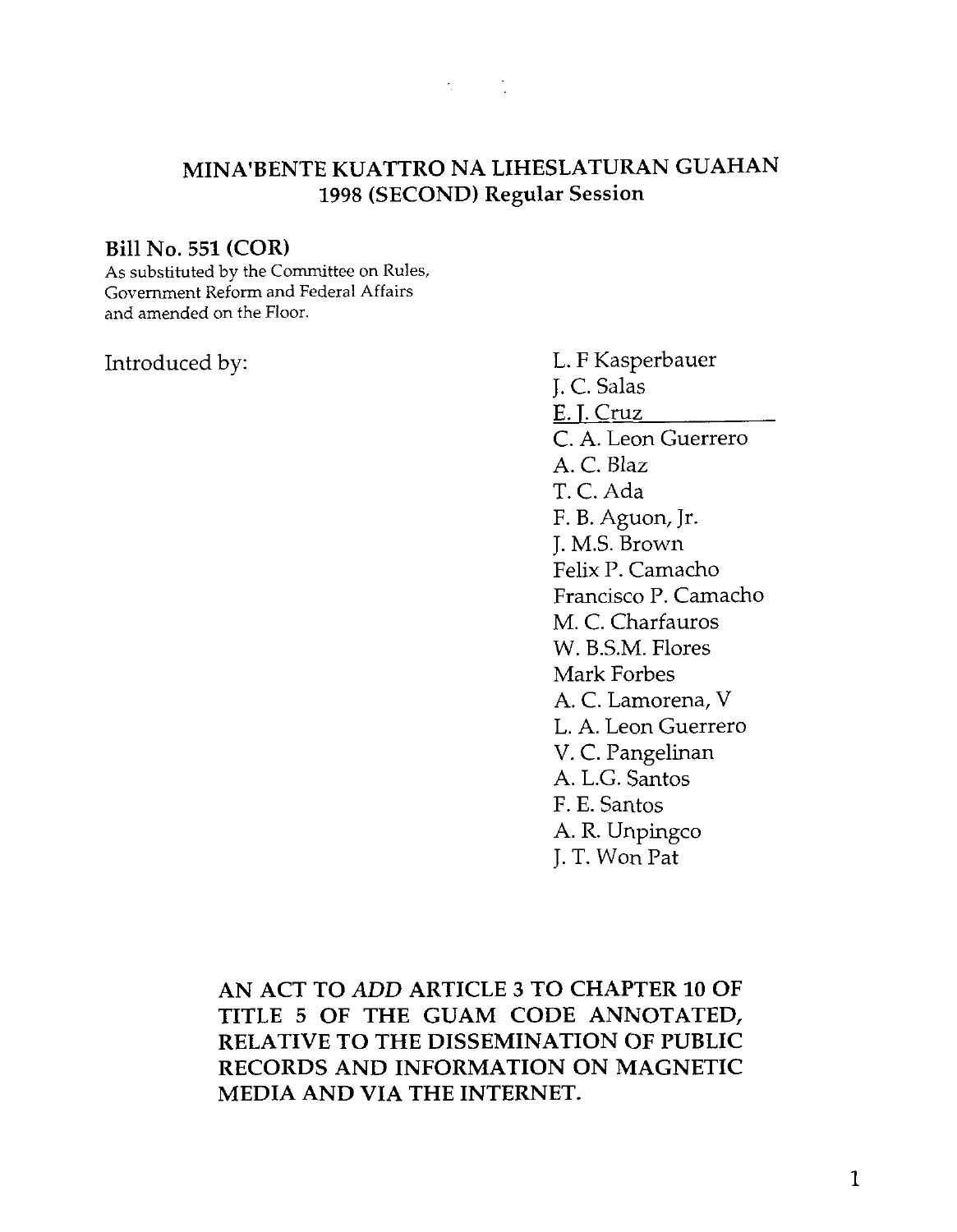$\mathbf{1}$ 

## **BE IT ENACTED BY THE PEOPLE OF GUAM:**

**Section 1. Legislative Findings. I** *Liheslaturan Guahan* finds that  $\overline{2}$ computers and the internet have become increasingly viable means of 3 communication and research. Students, business and government personnel  $\overline{4}$ and interested residents have, or will eventually have, Internet access. The 5 Internet is rapidly becoming the medium of choice for Information gathering 6 throughout the world. Use of the Internet as a means of disseminating  $\overline{7}$ information to the public will cut down on the congestion at many 8 government agencies, and eliminate the long waiting periods that residents 9 10 must endure to obtain public information.

11 It is the intent of I *Liheslaturan Guahan* to require that all govenunent agencies of each Branch of government make certain public information 12 13 available via the Internet, and to require all agencies of all Branches of government to make any information, for which hard copies are available 14 15 under the Freedom of Information Act, available on magnetic media.

16 **Section 2.** Article **3** is hereby *added* to Chapter 10 of Title 5 of the Guam 17 Code Annotated to read as follows:

| 18      |                        | "ARTICLE 3.                             |                |  |  |             |  |  |
|---------|------------------------|-----------------------------------------|----------------|--|--|-------------|--|--|
| 19      |                        | <b>INFORMATION REQUIRED ON MAGNETIC</b> |                |  |  |             |  |  |
| 20      |                        | <b>MEDIA AND THE INTERNET.</b>          |                |  |  |             |  |  |
| 21      | <b>Section 10301.</b>  | Information                             | Required to be |  |  | <b>Made</b> |  |  |
| 22      |                        | Available on Magnetic Media Format.     |                |  |  |             |  |  |
| 23      | <b>Section 10301.1</b> | Information Not Stored on Magnetic      |                |  |  |             |  |  |
| $^{24}$ |                        | Media Format.                           |                |  |  |             |  |  |
| 25      | <b>Section 10302.</b>  | <b>Magnetic Media Defined.</b>          |                |  |  |             |  |  |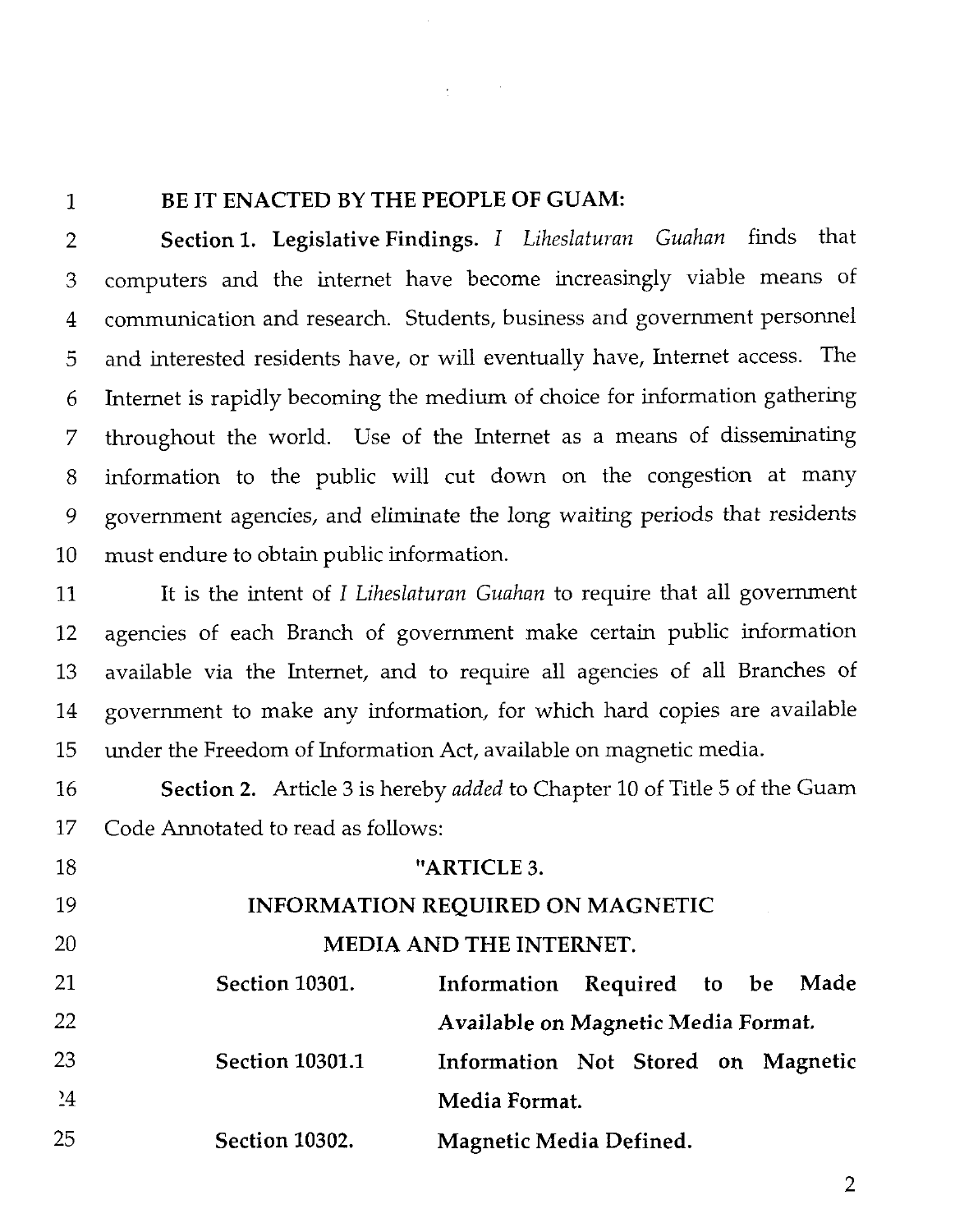| 1              | Section 10303.        | Formats for Magnetic Media.                   |
|----------------|-----------------------|-----------------------------------------------|
| 2              | Section 10304.        | Fees and Timeframes for Information           |
| 3              |                       | Available on Magnetic Media.                  |
| $\overline{4}$ | Section 10305.        | Branch<br>Page for Each<br>0f<br>Home         |
| 5              |                       | Government.                                   |
| 6              | <b>Section 10306.</b> | Information Required on Official Home         |
| 7              |                       | Pages.                                        |
| 8              | Section 10307.        | Formats for Home Pages.                       |
| 9              | Section 10308.        | Special Requirements for<br><b>Telephone</b>  |
| 10             |                       | Directory.                                    |
| 11             | Section 10309.        | Requirements for<br>Recently<br>Special       |
| 12             |                       | Enacted Legislation.                          |
| 13             | <b>Section 10310.</b> | <b>Special Requirements for Property Maps</b> |
| 14             |                       | in the Custody of the Department of Land      |
| 15             |                       | Management.                                   |
| 16             | <b>Section 10311.</b> | Prohibition<br>Partisan<br>Against            |
| 17             |                       | <b>Endorsements or Detractions.</b>           |
| 18             |                       |                                               |

 $\sim 10^{11}$ 

Section **10301.** Information Required to be Made Available on 19 20 Magnetic Media Format. Any information, that is stored on or will 21 be stored on magnetic media, available under the Freedom of 22 Information Act, as provided for in Article 1 of this Chapter, shall be 23 made available to the general public on magnetic media.

24 Section **10301.1.** Information Not Stored on Magnetic Media 25 Format. An agency may make information, covered by Article 1 of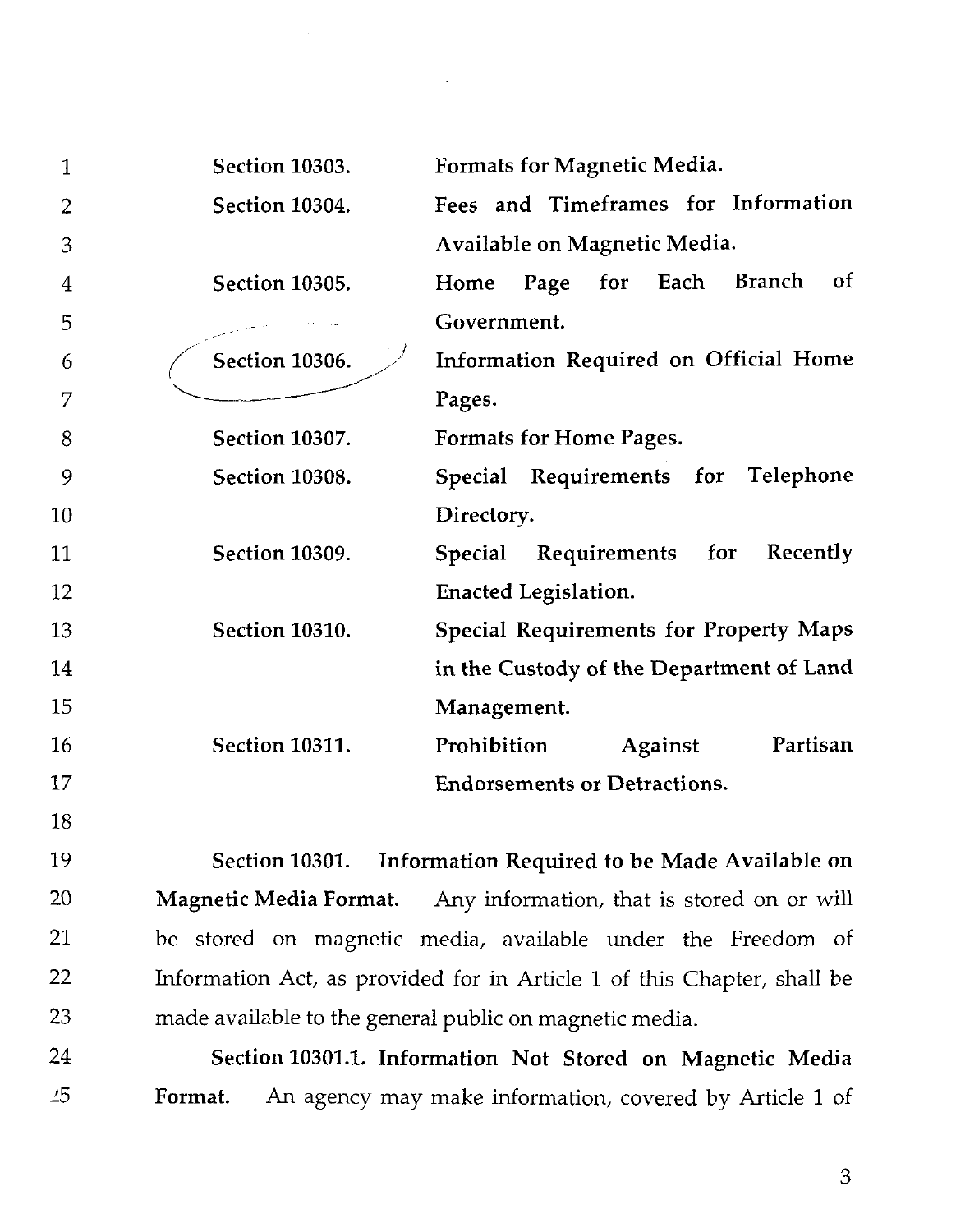this Chapter that is not stored on magnetic media, available to the general public on magnetic media and charge a fee for such service. Such fees shall be based on the cost of such services, and subject to the provisions of the Administrative Adjudication Law.

 $\mathbf{1}$ 

 $\overline{2}$ 

3

 $\boldsymbol{\varDelta}$ 

5

6

7

8

9

 $10$ 

11

 $\frac{1}{2} \sum_{i=1}^n \frac{1}{2} \sum_{j=1}^n \frac{1}{2} \sum_{j=1}^n \frac{1}{2} \sum_{j=1}^n \frac{1}{2} \sum_{j=1}^n \frac{1}{2} \sum_{j=1}^n \frac{1}{2} \sum_{j=1}^n \frac{1}{2} \sum_{j=1}^n \frac{1}{2} \sum_{j=1}^n \frac{1}{2} \sum_{j=1}^n \frac{1}{2} \sum_{j=1}^n \frac{1}{2} \sum_{j=1}^n \frac{1}{2} \sum_{j=1}^n \frac{1}{2} \sum_{j=$ 

**Section 10302. Magnetic Media Defined.** For purposes of this Section, magnetic media shall be defined as three and one-half inch (3.5") high-density floppy diskettes and CD ROM disks. To fulfill the requirements of §10301 of this Article, Agencies only need make information that consist of computer files that total more than six (6) megabytes of information available on CD ROM. All others less than six (6) megabytes shall be available on floppy diskettes.

**Section 10303. Formats for Magnetic Media.** Unless 12 otherwise provided for herein, information shall be made available in 13 14 the following formats:

**(a) Written Transcripts, Rules and Regulations,**  15 16 **Legislation and Written Text Documents:** Written transcripts, 17 rules and regulations, legislation and written text documents shall 18 be made available in the following formats: ASCII, text and any 19 other word processing format commonly and widely used on 20 Microsoft and Macintosh Operating Systems.

21 (b) **Financial Information:** Lotus 123, 22 Microsoft Excel and Core1 Quattro Pro for Microsoft and 23 Macintosh operating systems.

24 **(c) Other Information:** The individual agencies shall, 25 under the provisions of the Administrative Adjudication Law,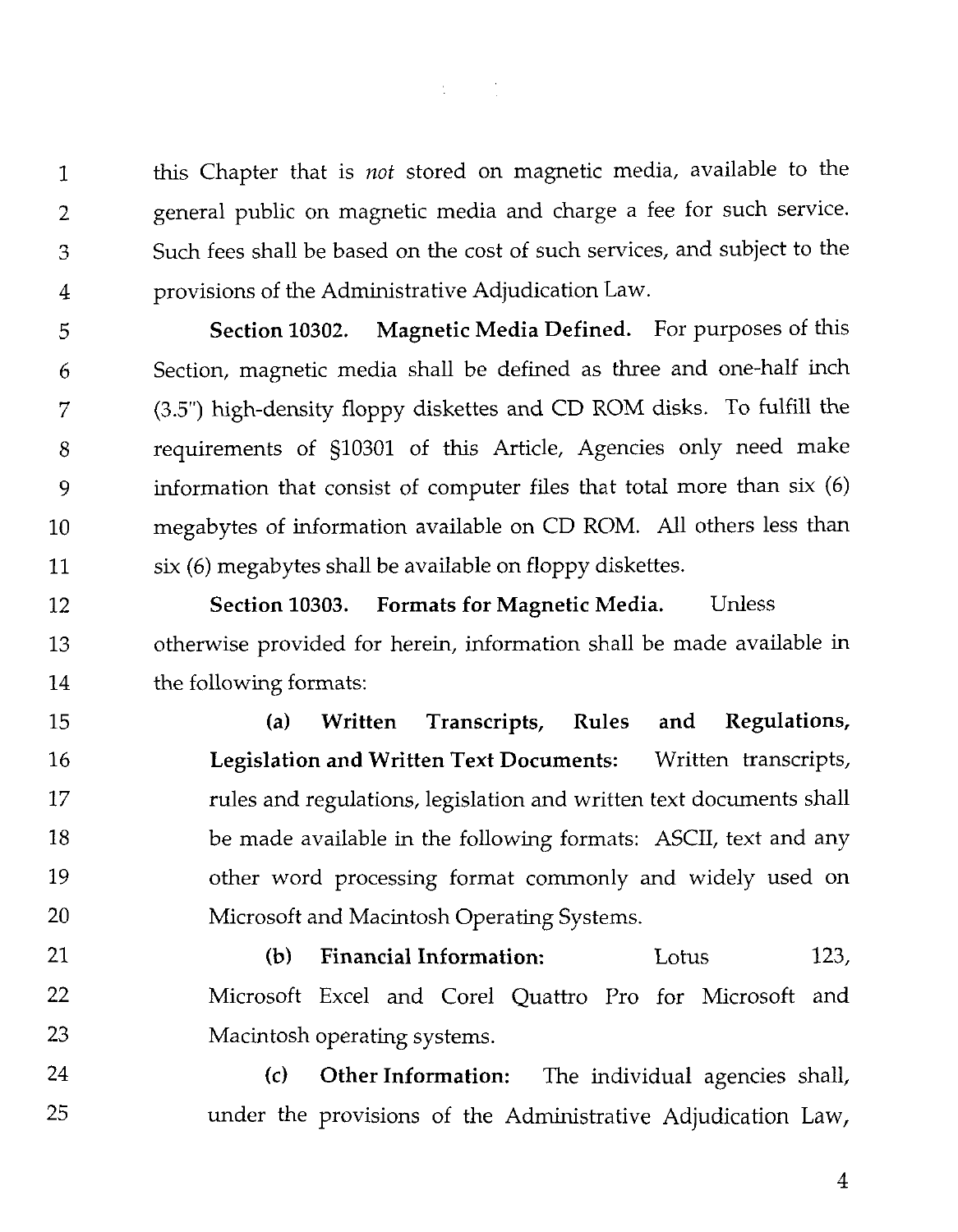determine most appropriate format and make available such information on magnetic media.

Agencies may, through appropriate rules and regulations 3 pursuant to the Administrative Adjudication Law, make 4 information available through other formats and charge a fee for 5 such services. If a special format is, or becomes available for 6 personal computers or Macintosh Computers for individuals with 7 disabilities, agencies shall make such information available in that 8 format at no additional cost. The determination of which formats 9 are commonly and widely used as required herein shall be 10 determined from input from the general public at a public hearing 11 12 held at least once per calendar year by each Branch of the government of Guam. 13

14 Section 10304. Fees and Timeframes for Information 15 Available on Magnetic Media. (a) Notwithstanding any other 16 provision of law, no department, agency or instrumentality of the 17 government of Guam, including all autonomous agencies and 18 instrumentalities, shall charge another branch, department or agency of 19 the government of Guam, including I *Liheslaturan Guahan* and members 20 thereof, for copies of requested documents, so long as the documents 21 are requested in an official capacity.

22 23 24

25

 $\mathbf{1}$ 

 $\overline{2}$ 

(b) Unless otherwise provided herein, no department, agency or instrumentality of all Branches of the government of Guam, including all autonomous agencies and instrumentalities shall charge fees in excess of Two Dollars (\$2.00) per floppy diskette, and Fifteen Dollars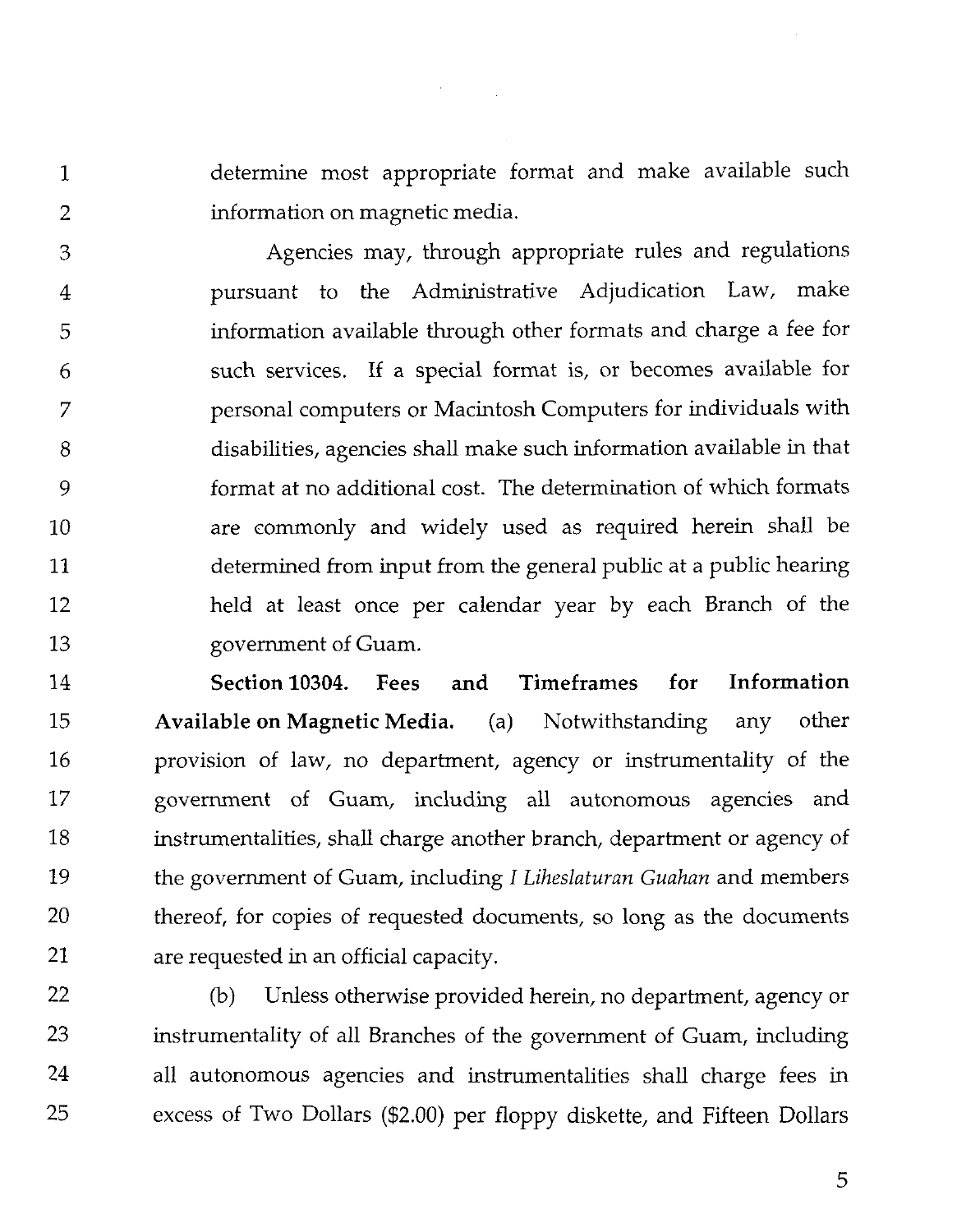(\$15.00) per CD ROM; should the cost of providing such services 1 increase, a department or agency may set their fees at a higher rate, by  $\overline{2}$ rules and regulations pursuant to the Administrative Adjudication Law, 3 only to cover the additional costs. No fee shall be charged to any person  $\overline{4}$ 5 who obtains public information from the Internet.

6 (c) Requests for such information on magnetic media shall be 7 made in writing to the applicable agency. Such magnetic media shall be 8 provided to the person requesting such information within five (5) 9 working days, excluding weekends and holidays, of the request. Payment for such services shall be made at the time of the request. 10 11 Agencies may by rules and regulations pursuant to the Administrative 12 Adjudication Law, develop appropriate timeframes for providing 13 information in other formats *not* expressly mentioned in 510303 of this 14 Article.

15 Section **10305.** Home Page for Each Branch of Government. Within ninety (90) days of the enactment hereof, the Executive, 16 17 Legislative and Judicial Branches of the government of Guam shall each 18 develop and post a Home Page on the Internet. The Home Pages shall 19 be designated as *"The Official Home Page of the Executive Branch of the*  20 *Government of Guam," "The Official Home Page of the Legislative Branch of*  21 *the Government of Guam,"* and *"The Official Home Page of the Judicial Branch*  22 *of the Government of Guam"* for the Executive, Legislative and Judicial 23 Branches of government, respectively. Nothing herein shall be 24 construed to prohibit or require individual agencies to develop and post 25 their own Home Pages on the Internet in addition to the official Home

6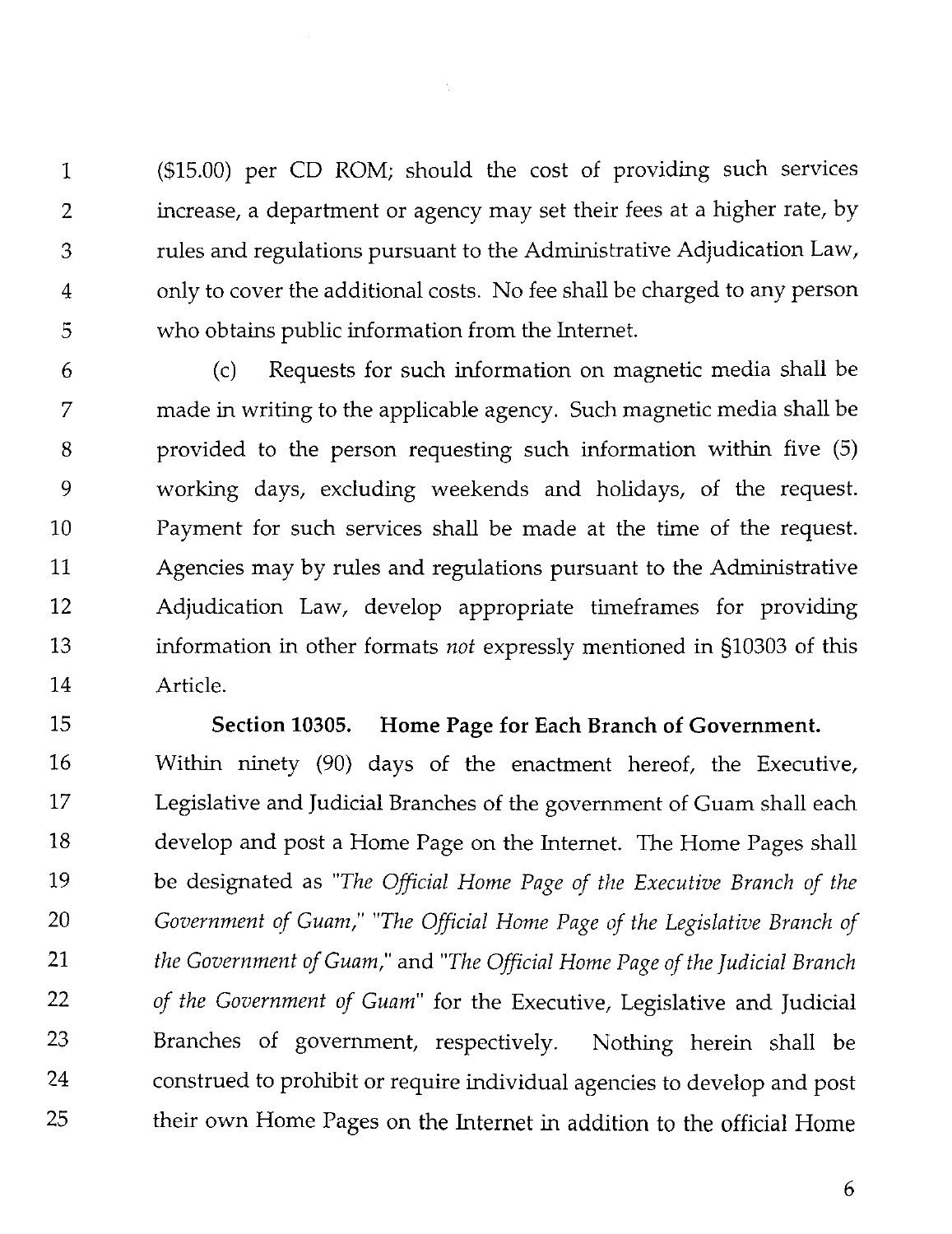Pages.

 $\mathbf 1$ 

 $\overline{2}$ 

3

 $\overline{4}$ 

16

17

18

19

20

21

22

23

24

25

**Section 10306.** ection 10306. Information Required on O<br>Ilowing information is required to be pose 10306. Express.<br>10306. Bection 10306. Information Required on Official Home Pages.<br>12. Following information is required to be posted on each Official The following information is required to be posted on each Official Home Page for each Branch of the government of Guam:

(a) Notice of Meetings and Public Hearings. Notice 5 of all public meetings, public hearings and other public events for 6 which notice is required under the provisions of Public Law, or 7 applicable rules and regulations, shall be posted on the applicable 8 Official Home Page by the minimum period of notice required for 9 such meetings. Such notices posted shall include information 10 generally required to be included in the publication of such 11 notices.  $12$ 

(b) The e-mail addresses of all official offices, 13 departments, agencies and instrumentalities of the Branch of 14 15 government.

(c) Any web sites or home pages of **all** official offices, departments, agency and instrumentality of the Branch of government.

(d) The telephone numbers of all official offices, departments, agencies and instrumentalities of the Branch of government.

(e) The mailing address of all official offices, departments, agencies and instrumentalities of the branch of government.

**(f)** The location of all official offices, departments, agencies and instrumentalities of the Branch of government.

7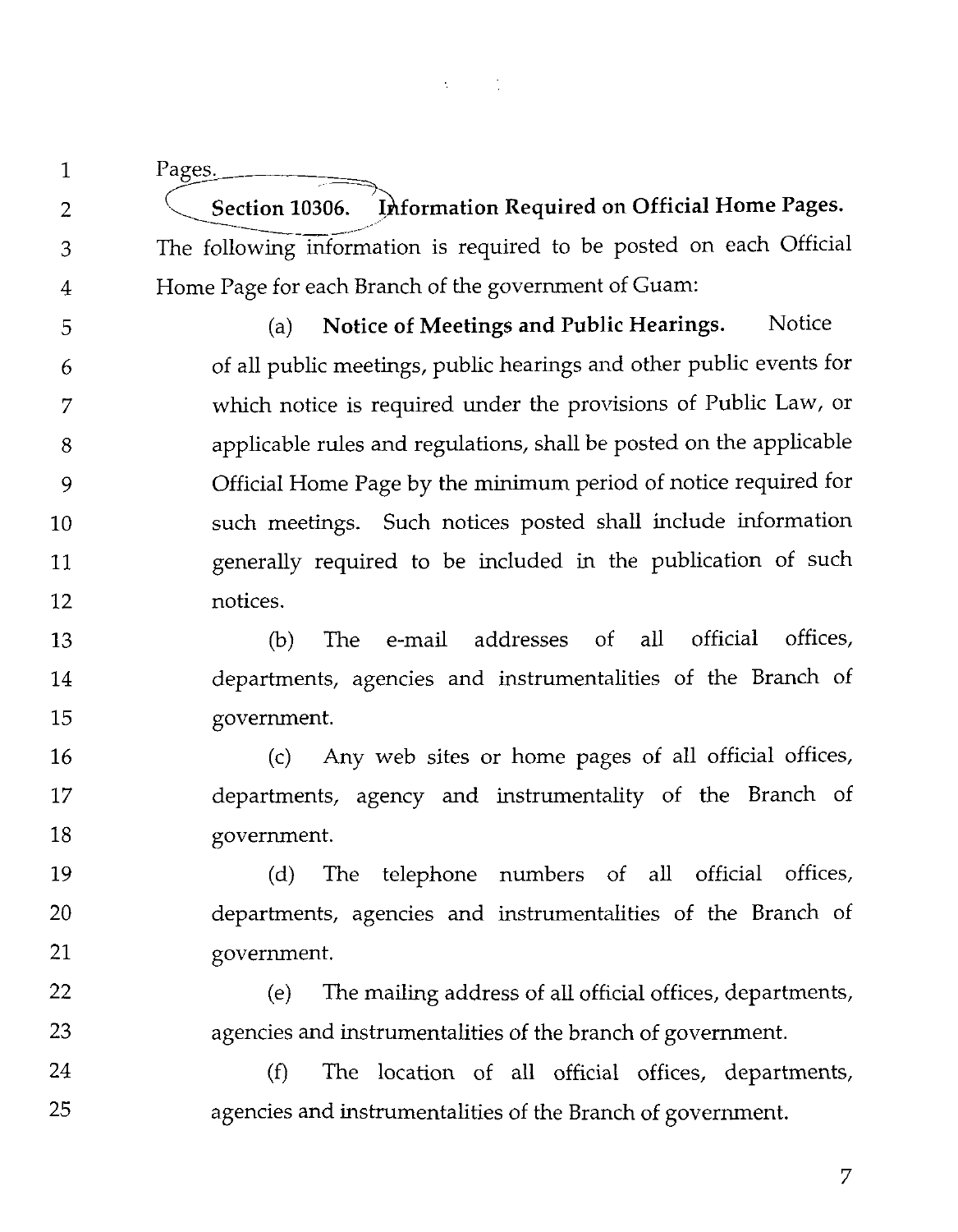(g) The names of the Director, Deputy Director and/or 1 official in charge of all official offices, departments, agencies and  $\overline{2}$ instrumentalities of the Branch of government. 3 (h) A list of all fees charged for such services of any  $\overline{4}$ official offices, departments, agencies, instrumentalities of the 5 6 Branch of government.

 $\mathcal{L}^{\text{max}}(\mathcal{L})$ 

(i) The hours of operation of all official offices, 7 departments, agencies and instrumentalities of the Branch of 8 9 government.

(j) A general description and summary of the areas of 10 responsibility of all official offices, departments, agencies and 11 instrumentalities of the Branch of government. 12

**Section 10307. Formats for Home Pages.** There are no special 13 14 requirements for the format or construction of official Home Pages. 15 Each Branch of government shall make every possible effort to ensure 16 that official Home Pages use text and graphics formats that can be easily 17 loaded and read by most Web browsers. For complex documents 18 intended for download by the general public, such documents shall be 19 available in, but not limited to, Portable Document Format ("PDF").

20 **Section 10308. Special Requirements for Telephone Directory.**  21 The Guam Telephone Authority shall, within ninety (90) days of the 22 enactment hereof, make its annual phone directory of published 23 numbers available on the Internet and on CD ROM. To the extent that 24 funds allow for, the Guam' Telephone Authority shall make 25 arrangements with companies that publish national directories on the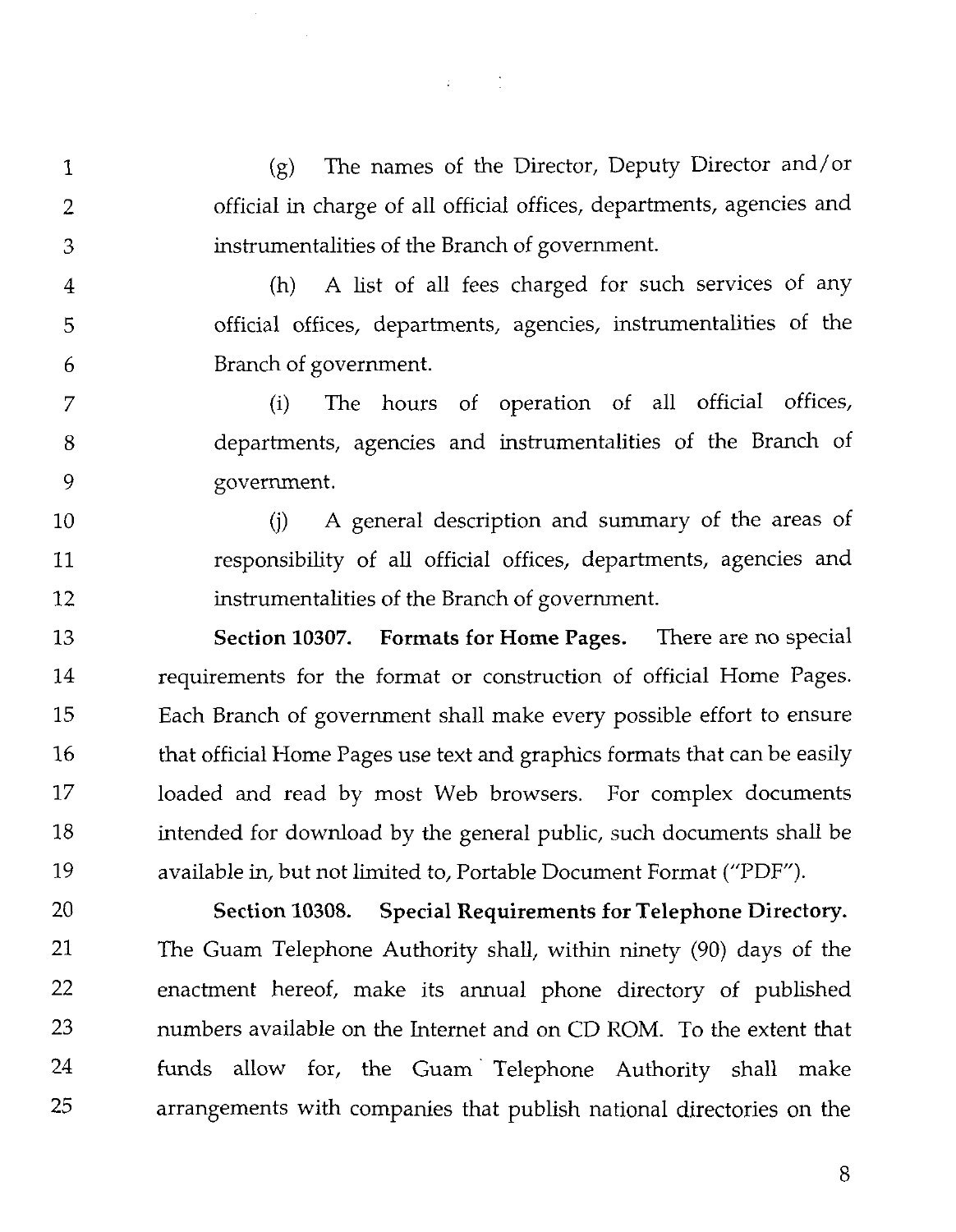Internet for inclusion of published Guam telephone numbers on their  $\mathbf{1}$  $\overline{2}$ internet directory services. CD ROM versions of the directory shall be published quarterly and made available in all database, spreadsheet and 3 word processing formats widely and commonly used on Microsoft and  $\overline{4}$ Macintosh operating systems. Unlisted numbers and information on 5 subscribers *not* included in the printed version of the directory shall *not*  6  $\overline{7}$ be included on the Internet or CD ROM versions. The version of the 8 telephone directory published on the Internet shall be updated *not* less 9 than once every calendar quarter.

10

## Section 10309. Special Requirements for Legislation.

 $11$ Beginning with I *Mina'Bente Kuattro Na Liheslaturan Guahan,* all bills 12 passed by *1 Liheslaturan Guahan* shall be posted on *1 Liheslaturan*  13 *Guahan's* Official Home Page. Bills signed into law or vetoed by I 14 *Maga'lahen Guahan* shall include *I Maga'lahen Guahan's* message. In the 15 event a Bill becomes law either through approval of I *Maga'lahen*  16 *Guahan,* or override by *I Liheslaturan Guahan,* the date and public law 17 number shall also be included. Information required to be included 18 with each bill posted on I *Liheslaturan Guahan's* Official Home Page shall 19 include the sponsors of the legislation and, if applicable, the score 20 through and underline notations that reflect changes that will be made 21 to existing law by enactment of the bill. The voting record shall be 22 included with each bill passed or overridden by I *Liheslaturan Guahan.* 

23 Beginning with I Mina'Bente Sinko Na Liheslaturan Guahan, all bills 24 introduced by members of I *Liheslaturan Guahan* shall be posted on I 25 *Liheslaturan Guahan's* official Home Page. New bills shall be posted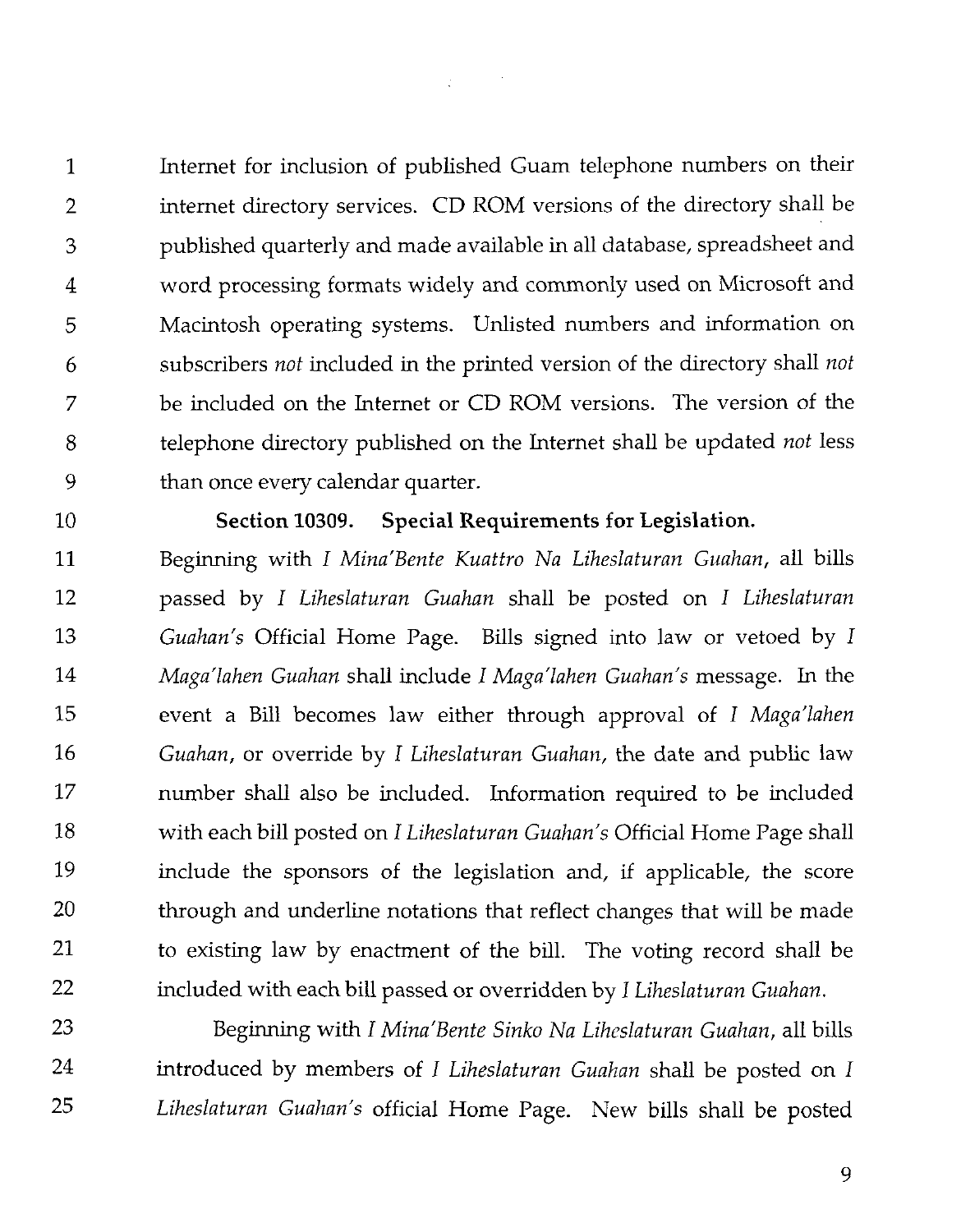$\mathcal{L} = \{ \mathcal{L} \}$  .

within five (5) working days of the bill's introduction. The address of  $\mathbf 1$  $\overline{2}$ the official Home Page, where all bills that are introduced are posted, shall be included in all notices of public hearings. 3

**Section 10310. Special Requirements for Property Maps in the**  4 5 **Custody of the Department of Land Management.** Within one (1) year of the enactment hereof, the Department of Land Management 6 shall publish a complete set of the maps of Guam in their custody on 7 CD ROM. Existing maps in magnetic media format shall be made 8 9 available pursuant to the provisions of this Article notwithstanding this one **(1)** year period. 10

11 **Section 10311. Prohibition Against Partisan Endorsements or**  12 **Detractions.** No official Home Page required herein may be used to 13 endorse or detract from any elected official, candidate for an elected 14 office or the platform of any elected official or candidate for elected office." 15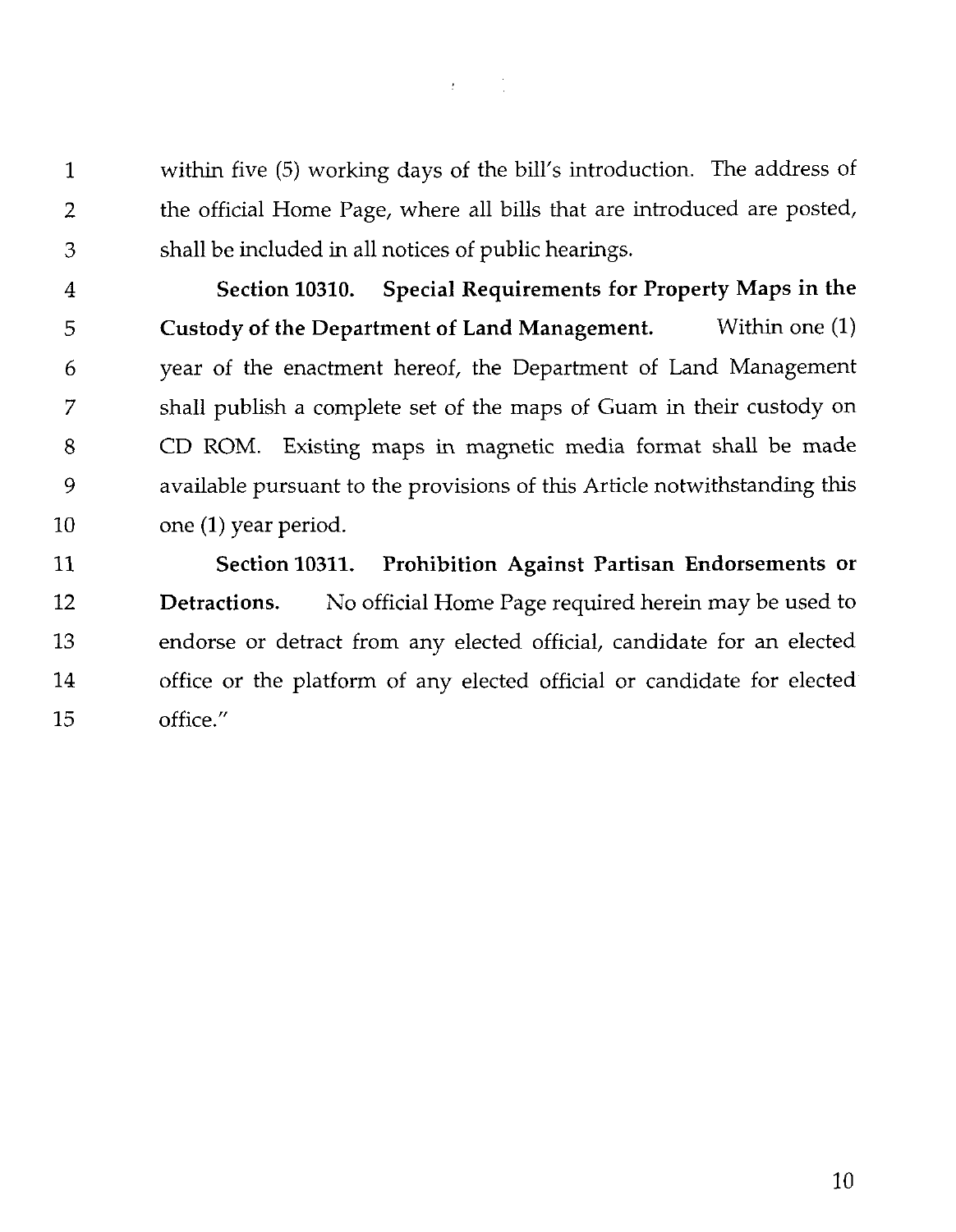$724 - 301$ 

## **24th Guam Legislature Committee on Rules, Government Reform and Federal** Affairs

*Senator Mark* **Forbes,** *Cbainnan* 



## **JUL 27 1998**

Speaker Antonio R. Unpingco I-Mina' Bente Kuittro Na Liheslaturan Guahan 155 Hesler Street Hagåtña, Guam 96910

Dear Mr. Speaker:

The Committee on Rules, Government Reform and Federal Affairs, to which Bill No. 551 was referred, wishes to report its findings and recommendations **TO DO PASS BILL NO. 551** (as substituted), "An act to add a new Article **3** to Chapter 10 of Title 5, Guam Code Annotated relative to the dissemination of public records and information on magnetic media and via the internet."

The voting record is as follows:

**NOT TO PASS** 

**ABSTAIN** 

| ord is as follows:               |  |
|----------------------------------|--|
| <b>TO PASS</b>                   |  |
| <b>NOT TO PASS</b>               |  |
| <b>ABSTAIN</b>                   |  |
| <b>TO PLACE IN INACTIVE FILE</b> |  |

### TO **PLACE IN INACTIVE FILE**

Copies of the Committee Report and other pertinent documents are attached.

Thank you and si Yu'os ma'ase for your attention to this matter.

**MÁŔK FORBES** 

Attachments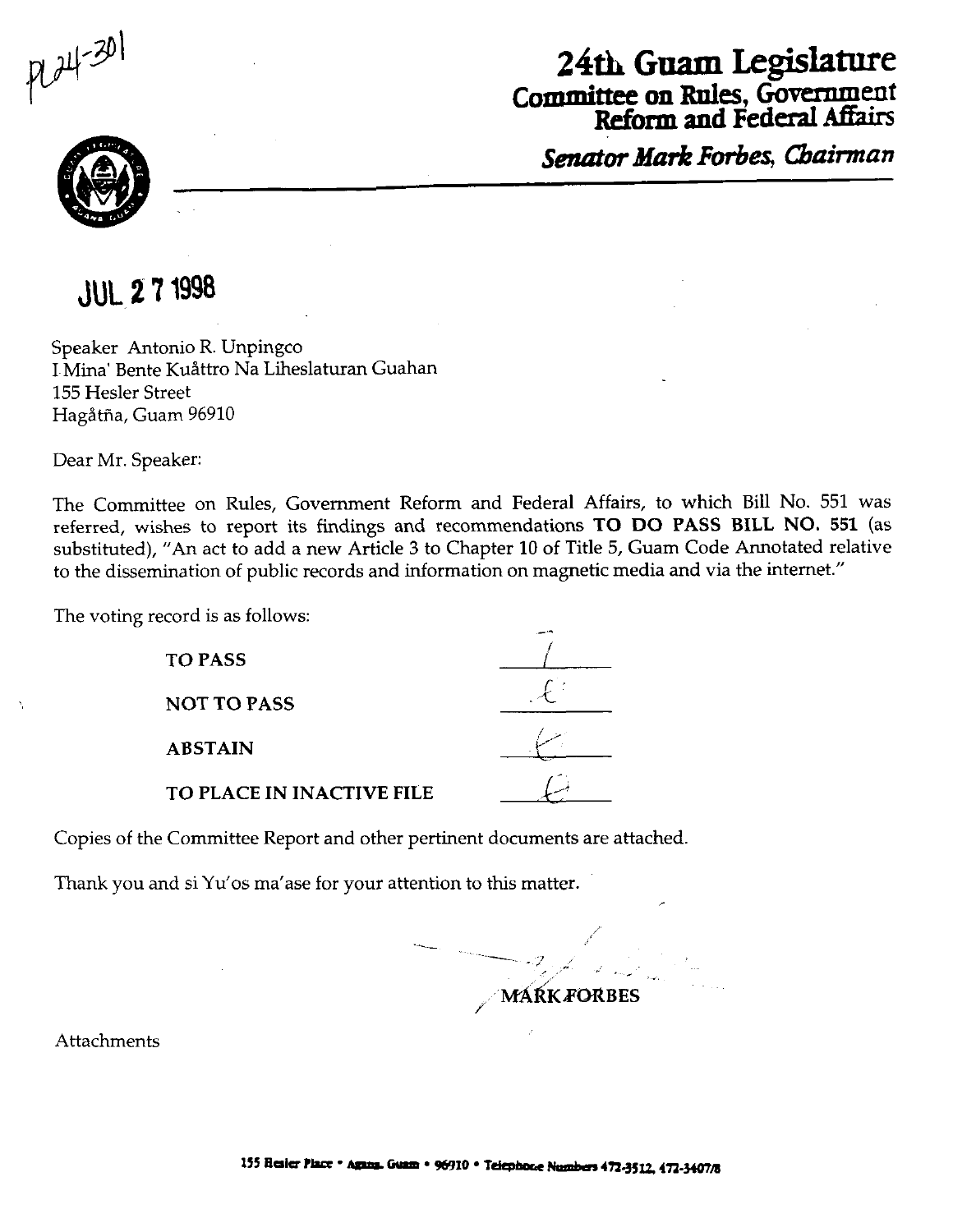## **24t, Guam Legislature**  Committee **on Rnles,** Government Refom **and Federal** Affairs

**Senator Mark Forbes, Chairman** 



### **MEMORANDUM**

**TO:** Committee Members

**FR:** Chairman  $\#$ -12 - 12 - 12 - 12 - 12

**SUBJECT:** Committee Report- Bill No. 551 (as substituted) "An act to add a new Article **3** to Chapter 10 of Title 5, Guam Code Annotated relative to the dissemination of public records and information on magnetic media and via the internet."

Transmitted herewith for your information and action is the report on Bill No. 551 (as substituted) from the Committee on Rules, Government Reform and Federal Affairs.

This memorandum is accompanied by the following:

- 1. Committee Voting Sheet
- 2. Committee Report
- **3.** Bill No. 551 (as substituted)
- 4. Public Hearing Sign-in Sheet
- 5. Written Testimony
- 6. Fiscal Note/ Fiscal Note Waiver
- 7. Notice of Public Hearing

Please take the appropriate action on the attached voting sheet. Your attention and cooperation in this matter is greatly appreciated.

Should you have any questions regarding the report or accompanying documents, please do not hesitate to contact me.

Thank you and si Yu'os ma'ase.

## **MARK FORBES**

**Attachments**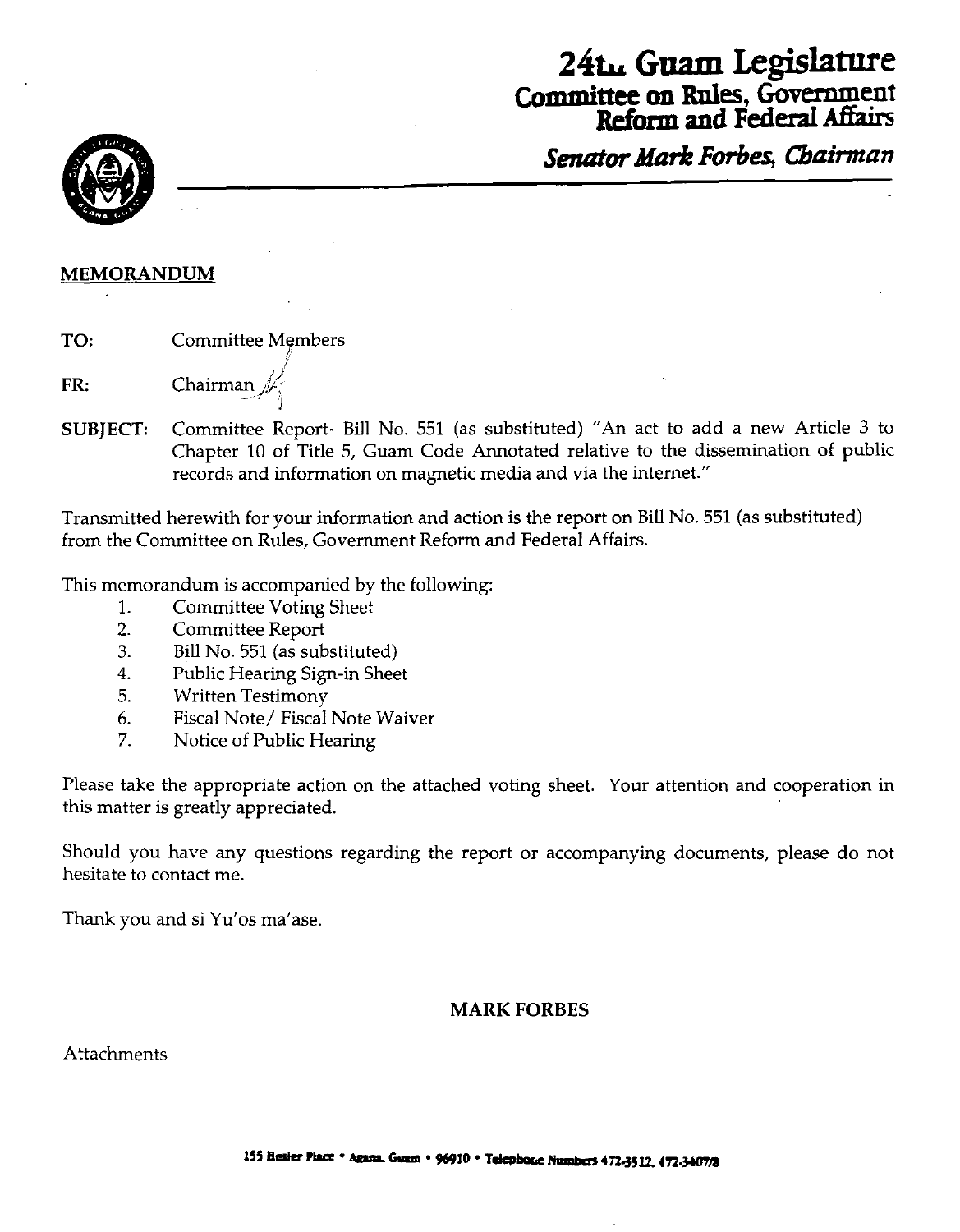## Committee on Rules, Government Reform and Federal Affairs I Mina' Bente Kuåttro Na Liheslaturan Guahan

## **Voting Record**

Bill No. 551 (as substituted) "An act to add a new Article 3 to Chapter 10 of Title 5, Guam Code Annotated relative to the dissemination of public records and information on magnetic media and via the internet."

|                                              | TO<br><b>PASS</b> | NOT TO<br>PASS | <b>ABSTAIN</b> | <b>INACTIVE</b><br><b>FILE</b> |
|----------------------------------------------|-------------------|----------------|----------------|--------------------------------|
| MARK FORBES, Chairman                        |                   |                |                |                                |
| ANTHONY C. BLAZ, Vice-Chairman               |                   |                |                |                                |
| JOANNE M. S. BROWN, Member                   |                   |                |                |                                |
| ansace<br>FEJAX P. CAMACHO, Member           |                   |                |                |                                |
| EDWARDO J. CRUZ, M.D., Member                |                   |                |                |                                |
| LAWRENCE F.)KASPERBAJER Member               |                   |                |                |                                |
| マー<br>ALBERTO A. C. LAWORENAV., Member<br>Ž  |                   |                |                |                                |
| iubella<br>CARLOTTA A. LEON GUERRERO, Member |                   |                |                |                                |
| JOHN C. SAJAS, Member                        |                   |                |                |                                |
| MARK C. CHARFAUROS, Member                   |                   |                |                |                                |
| FRANCIS E. SANTOS, Member                    |                   |                |                |                                |
| ANTONIO R. UNPINGCO, Member                  |                   |                |                |                                |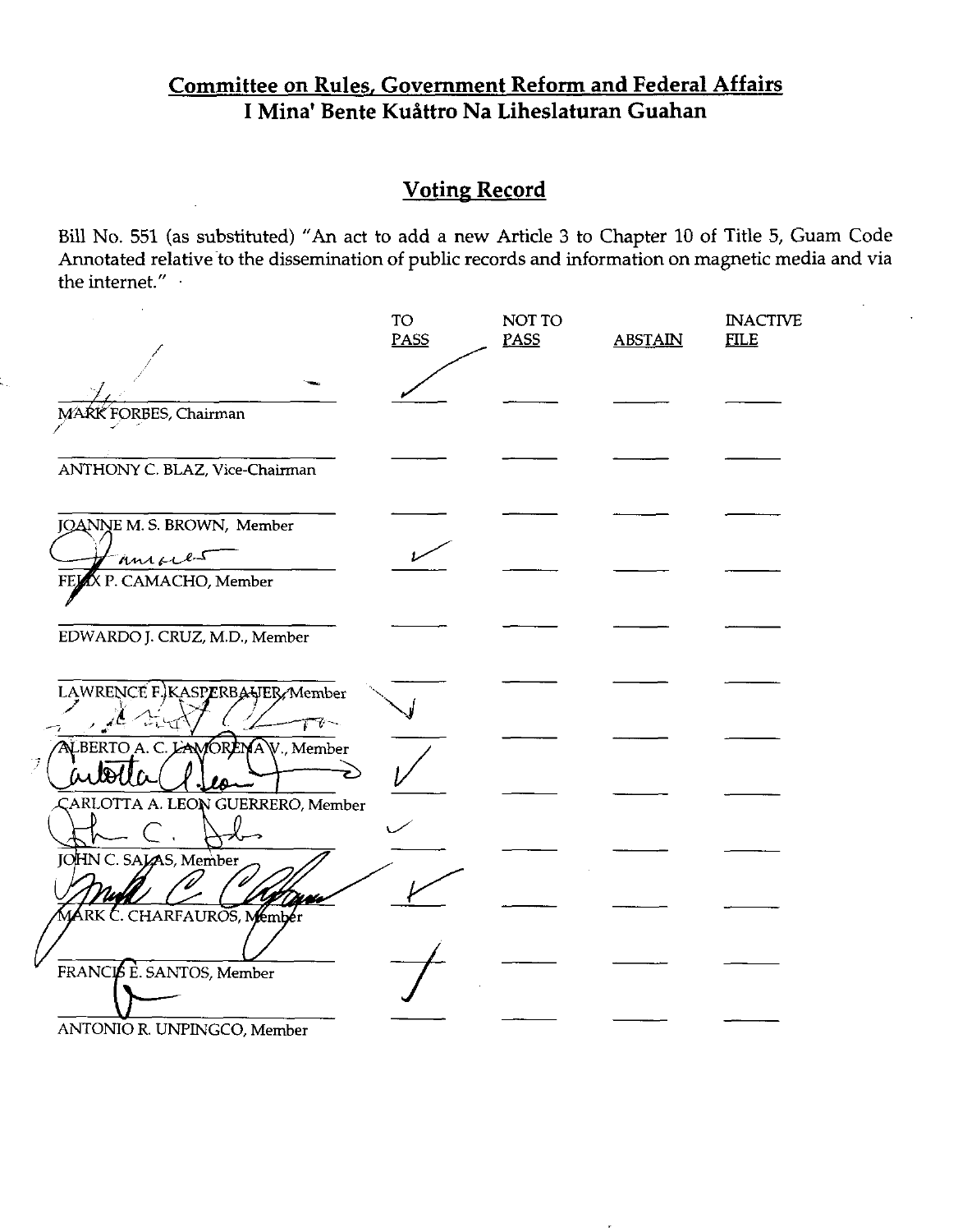## I Mina' Bente Kusttro Na Liheslaturan Guahan

Committee On Rules, Government Reform & Federal Affairs Senator Mark Forbes, Chairman

Committee Report

on

Bill No. 551 (as substituted)

"An act to add a new Article 3 to Chapter 10 of Title 5, Guam Code Annotated relative to the dissemination of public records and information on magnetic media and via the internet."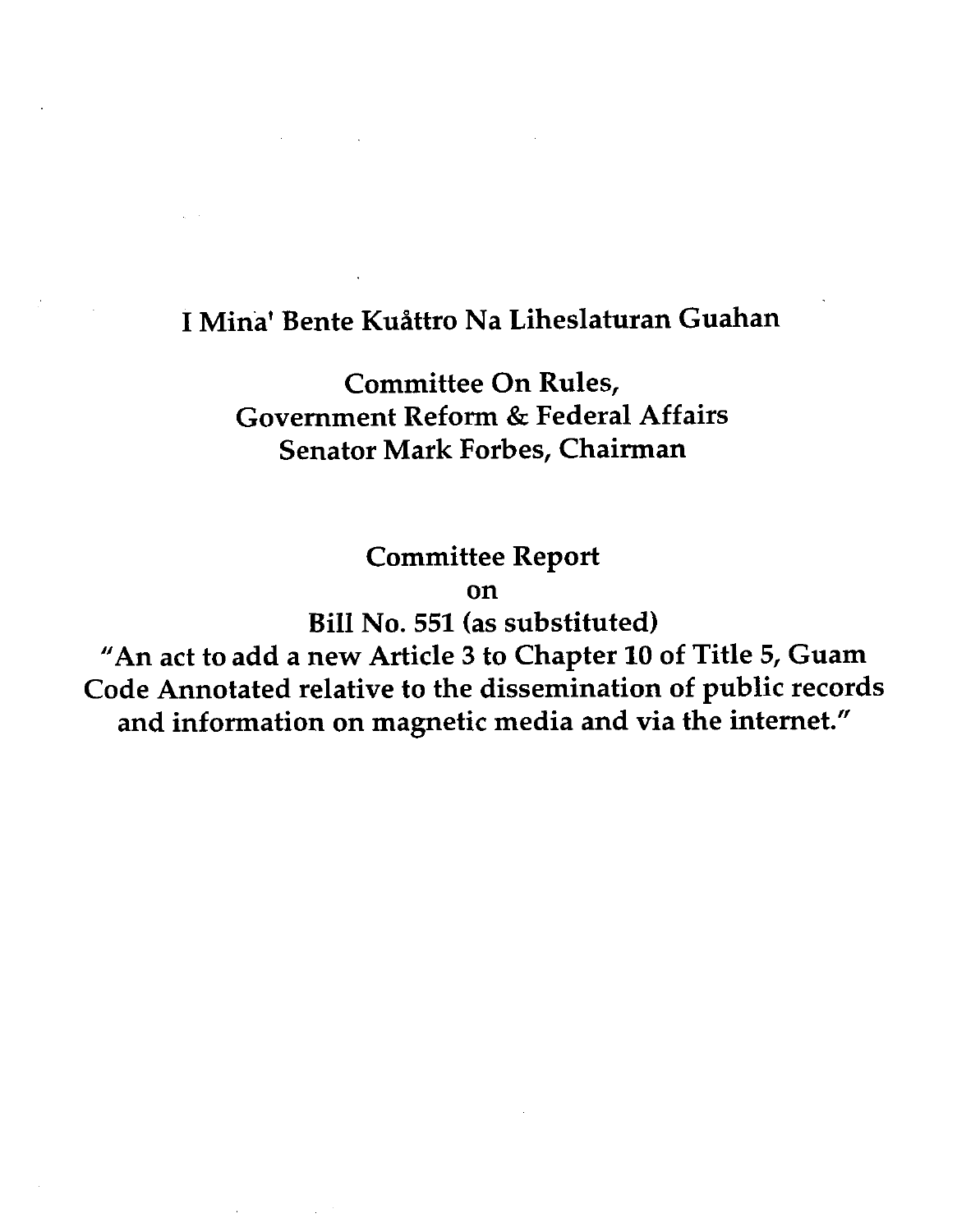## **I. OVERVIEW**

The Committee on Rules, Government Reform and Federal Affairs held a public hearing on Monday, June 29,1998 at 9:00 a.m. at I Liheslaturan Guahan. Public Notice of the hearing was announced in the June 18", *2T"* and 28", 1998 issues of the Pacific Daily News.

Senators in attendance were:

Senator Mark Forbes, Chairman Senator Edwardo Cruz, Member Senator Lawrence Kasperbauer, Member Senator John Salas, Member Senator Frank Aguon

Appearing before the Committee were:

Mr. Alex Sian, Kuentos Communications, Inc.

Mr. Eugene Santos, Health Education Administrator, Department of Public Health and Social Services

Providing written testimony:

Mr. Lee M. Holmes, President, Holmes Management Company (testimony attached)

## **11. SUMMARY OF TESTIMONY**

Mr. Alex Sian testified in **favor** of the Bill No. 551. He suggested that the following provisions be included in the bill: (1) that every agency of the government of Guam be required to maintain a web site; (2) that the phone directory be posted on the internet in addition to the CD-ROM version and that it include the addresses of subscribers and that such information be updated as frequently as possible; **(3)** that all bills, not just those passed by I Liheslaturan Guahan, be posted on I Liheslaturan Guahan's web site; and (4) suggested that if it is the intent of I Liheslaturan Guahan to post the property maps on the internet in addition to the CD-ROM, that specific graphics formats be identified. In dialog with Senator Cruz, Mr. Sian also suggested that instead of specifying file formats that the language of the bill reflect a broader scope of formats for documents available on magnetic media.

Mr. Eugene Santos testified in **favor** of the Bill No. 551. Mr. Santos suggested that information posted on the internet should be in a larger or bold type for the benefit of those with visual impairments.

Mr. Lee M. Holmes submitted written testimony in **favor** of the Bill No. 551. Mr. Holmes suggested that PDF (Portable Document Format) be utilized for complex documents that may be downloaded from the internet since Adobe Acrobat Reader programs required to read such formats are available over the internet free of charge. Mr. Holmes also suggested that the word processing format requirements reflect possible changes in versions of word processors that will evolve in the future.

## **111. FINDINGS AND RECOMMENDATIONS**

The Committee on Rules, Government Reform and Federal Affairs finds that on the basis of testimony received on Bill No. 551 (as substituted), that the dissemination of public information on magnetic media and via the internet will greatly enhance the public's awareness of the operations of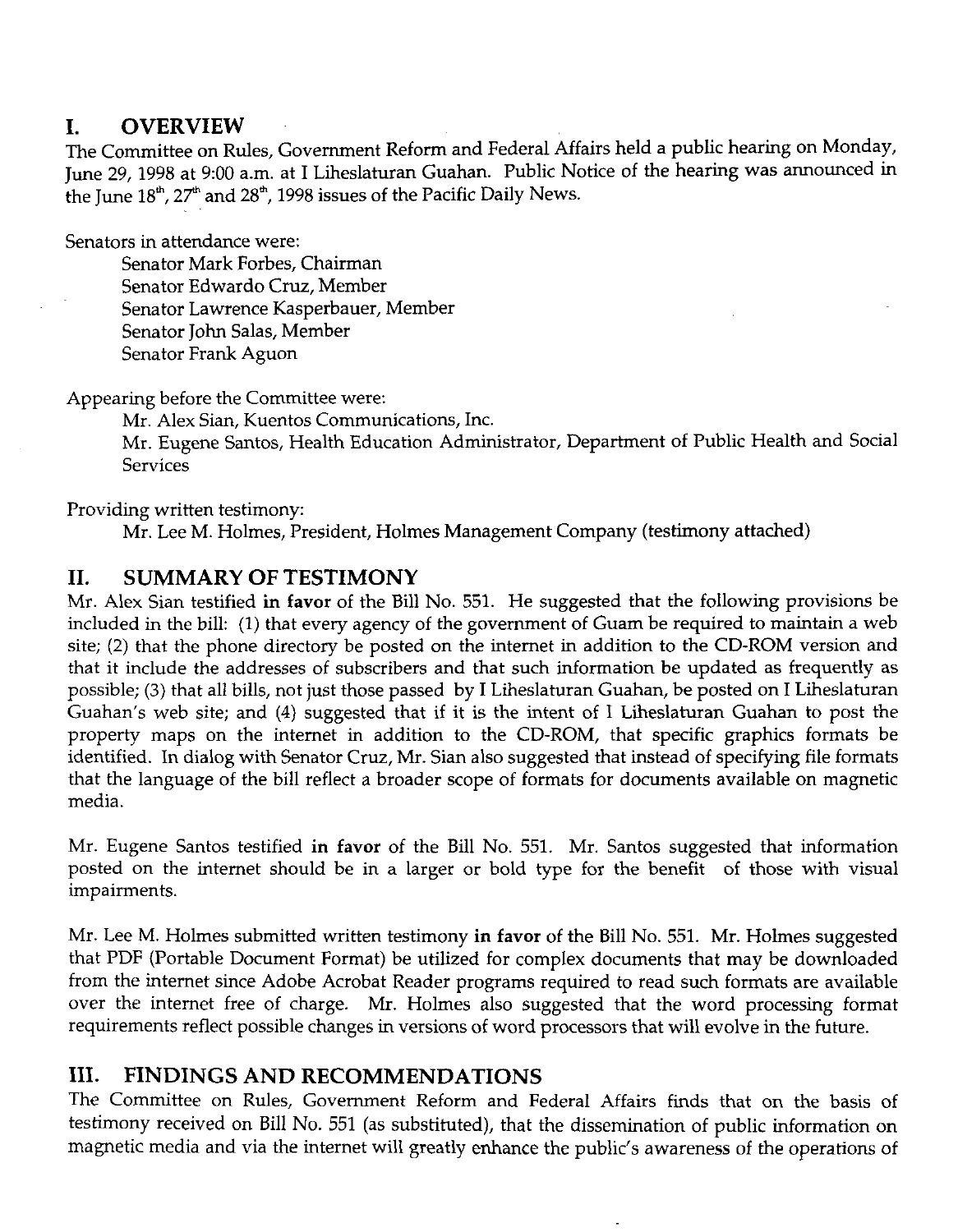the government of Guam. I-.e Committee further finds that suggestions on file formats and additional items to be included in official homepages will increase the effectiveness of such legislation and that such recommendations be included in a substitute bill. **As** Adobe Acrobat Reader (used to read PDF formatted documents) is available free of charge over the internet for Microsoft and Macintosh operating systems, revisions to the bill have been made requiring the use of PDF (Portable Document Format) format for complex documents intended for download from the internet by the general public.

Accordingly, the Committee on Rules, Government Reform and Federal Affairs, to which Bill No. 551 was referred does hereby submit its findings and recommendations to I Mina' Bente Kuåttro Na Liheslaturan Guahan TO DO PASS BILL NO. 551 (as substituted) "An act to add a new Article 3 to -Chapter 10 of Title 5, Guam Code Annotated relative to the dissemination of public records and information on magnetic media and via the internet."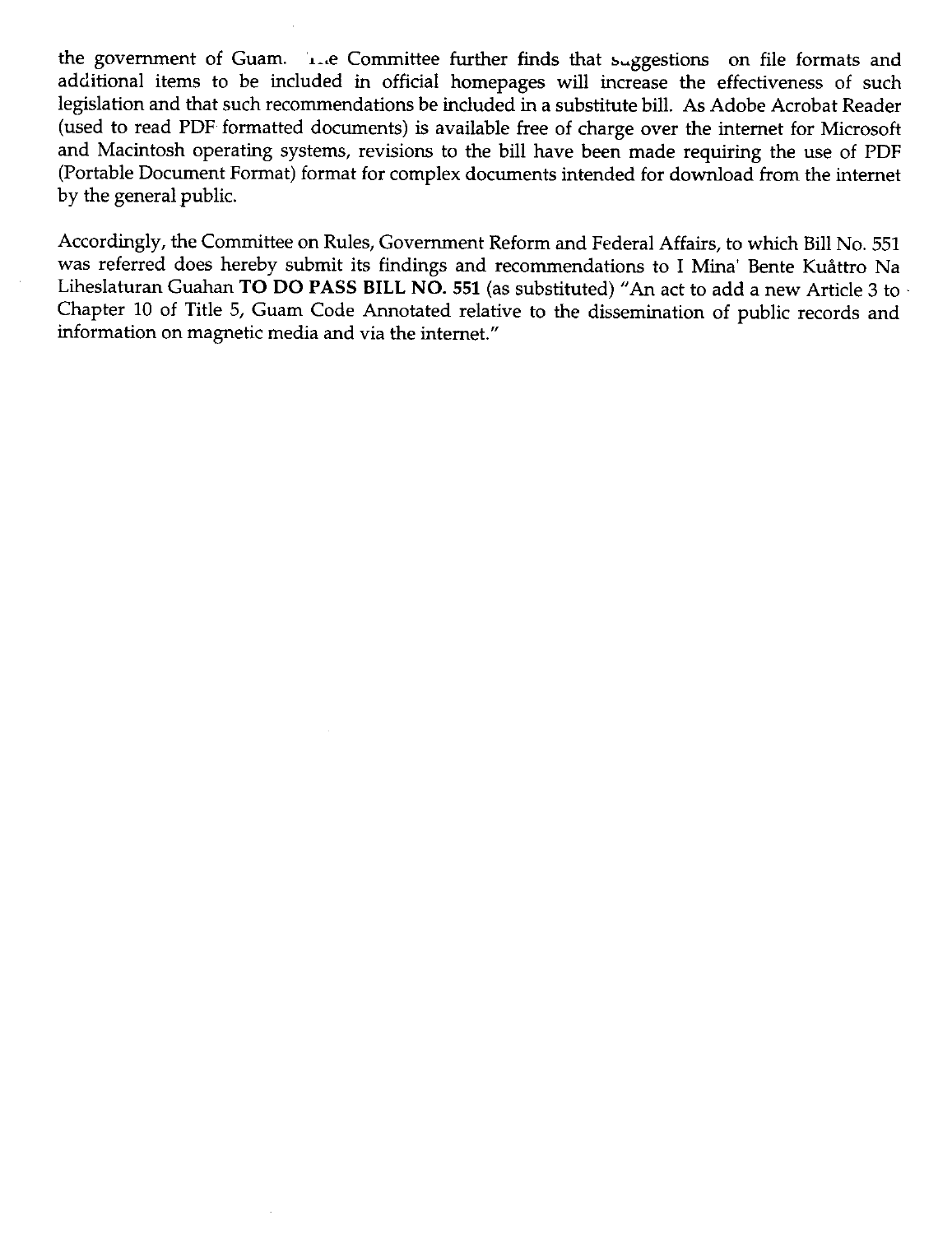### **HOLMES MANAGEMENT COMPANY** 508 WEST O'BRIEN DRIVE AGANA, GUAM 96910-4926 Telephone: (671) 477-9334 Telecopier: (671) 477-5561

June 29, 1998

The Honorable Mark Forbes.

Chairman, Committee on Rules, Government Reform, and Federal Affairs

The Honorable L.F. Kasperbauer, Ph.D. The Honorable John C. Salas, Ph.D. The Honorable Edwardo.J. Cruz, M.D. The Honorable Carlotta A. Leon Guerrero The Honorable Antonio C. Blaz Twenty fourth Guam Legislature Hagaotnya, Guam 96910

Germanisms<br>  $g_{111}$   $g_{51} =$  Rel. to dissemination<br>
of pub. records of<br>
Information on magnet<br>
Information on magnet

Kerido Man-Congresu-hu Si Mark, Si Larry, Si John, Si Edwardo, Si Carlotta, yan Si Tony:

Congratulations on Bill No. 551! It's a great idea which will help the people of Guam immensely!

May we make two suggestions?

1. For complex documents, why not add the PDF (Portable Document Format) format? More and more maps, etc. are being provided in PDF on the Internet. The Acrobat Readers needed to decode PDF are provided at no charge to the user for downloading.

 $2<sub>1</sub>$ New word processor versions come out all the time (e.g. Windows 98, WordPerfect Version 8), so why not keep the law evergreen? After the list in section 10303 on pages 3 and 4, why not add, "or such successor format as may replace these."?

With congratulations again on a great idea, and with all hest wishes,

Cordially yours,

HOLMES MANAGEMENT COMPANY

In Olden President

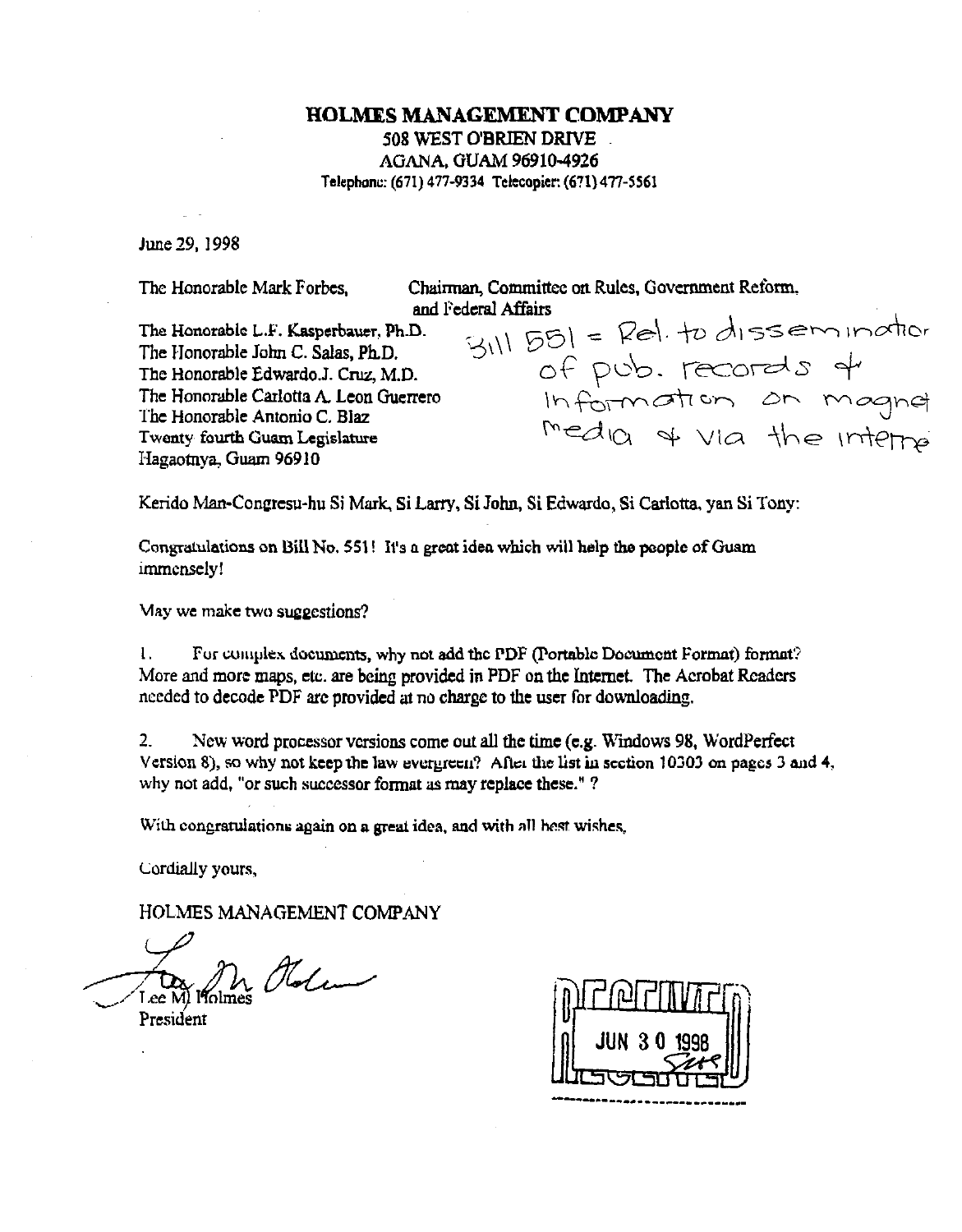# 24t. Guam Legislature

Committee on Rules, Government<br>Reform and Federal Affairs

Senator Mark Forbes, Chairman



## **MAY 041998**

MEMORANDUM

TO: Chairman Committee on Kules, Government Reform and Federal Affairs FROM: Chairman

Committee on Rules, Government Reform and Federal Affairs

**SUBJECT:** Referral-Bill No. 551

The above Bill is referred to your Committee as the principal committee. It is recommended you schedule a public hearing at your earliest convenience.

Thank you for your attention to this matter.

## **MARK FORBES**

Attachment

155 Hester Place . Annual Guarn . 96910 . Telephone Numbers 472-3512, 472-3407/8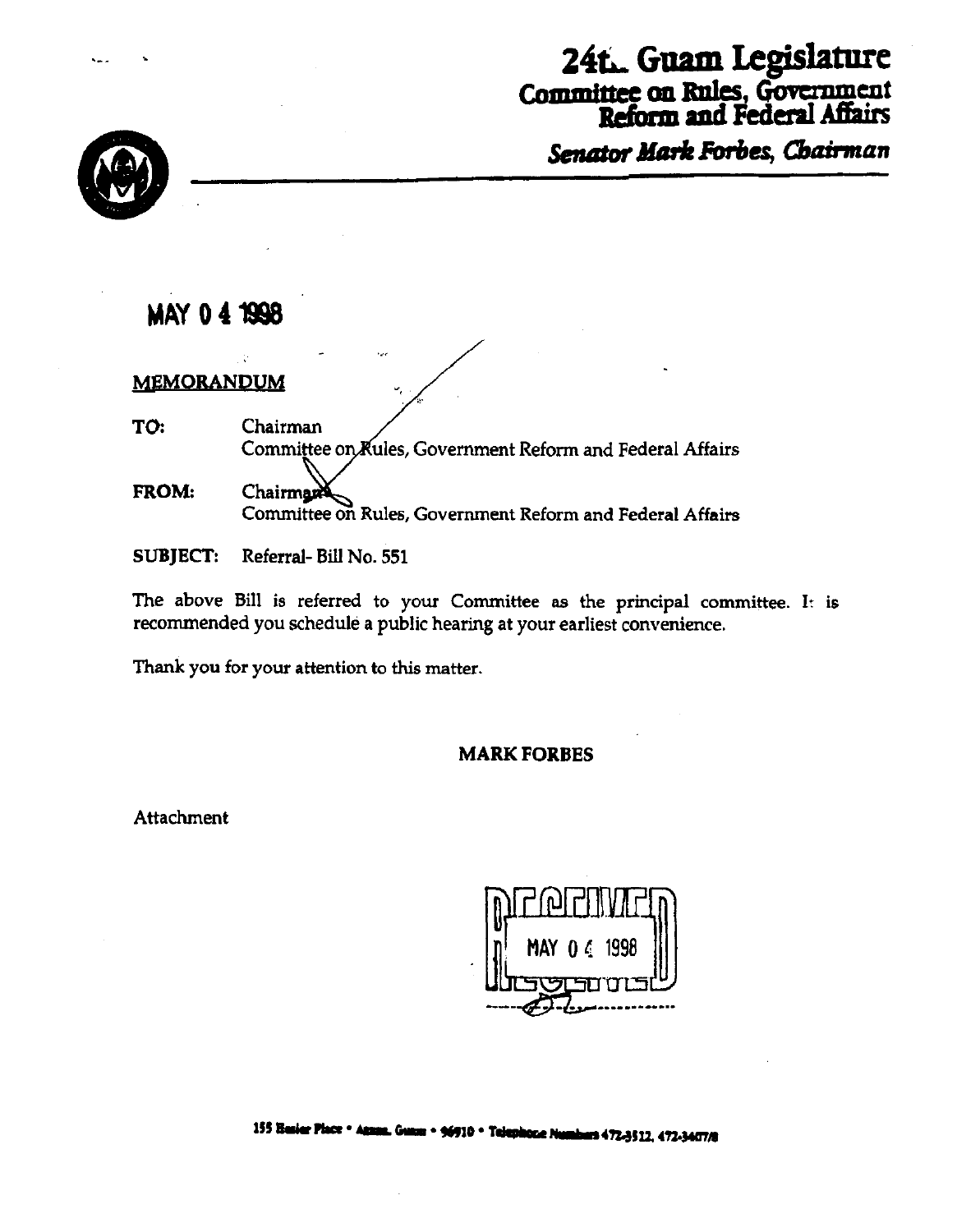$7 - 17 - 98$  ;  $3 \cdot 16 \text{m}$ . <u>. 수준 사회 사회 대표로</u> 보호 사회

SENT BY:

 $DDWR -$ 

**BBMR-F** 

## **FISCAL NOTE BUREAU OF BUDGET AND MANAGEMENT RESEARCH**

| <b>Bill No. 551</b>                                                                                                                                   |                                                    |                         |                          |                                                 | Date Received May 5, 1998<br>Date Reviewed June 15, 1998 |                                 |
|-------------------------------------------------------------------------------------------------------------------------------------------------------|----------------------------------------------------|-------------------------|--------------------------|-------------------------------------------------|----------------------------------------------------------|---------------------------------|
| Amendatory Bill YES ___ NO _X                                                                                                                         |                                                    |                         |                          |                                                 |                                                          |                                 |
| Department/Agency Affected: Government of Guam<br>Department/Agency Head: All Departments & Agencies<br>Total FY appropriation to Date: \$353.292.790 |                                                    |                         |                          |                                                 |                                                          |                                 |
| Bill Title (Preamble): An Act to Add a New Article 3 to Chapter 10 of Title 5, Guam Code                                                              |                                                    |                         |                          |                                                 |                                                          |                                 |
| Annotated Relative to the Dissemination of Public Records and Information on Magnetic Media and                                                       |                                                    |                         |                          |                                                 |                                                          |                                 |
| Via the Internet.                                                                                                                                     |                                                    |                         |                          |                                                 |                                                          |                                 |
| Change in Law: $\sqrt{a}$                                                                                                                             |                                                    |                         |                          |                                                 |                                                          |                                 |
| Bill's Impact on Present Program Funding:                                                                                                             |                                                    |                         |                          |                                                 |                                                          |                                 |
|                                                                                                                                                       | Increase Decrease Reallocation                     |                         |                          |                                                 |                                                          | $X$ No Change                   |
| Bill is for:                                                                                                                                          | Operations                                         |                         |                          | $\frac{1}{2}$ Capital Improvement $\frac{1}{2}$ | Other                                                    |                                 |
|                                                                                                                                                       |                                                    |                         | FINANCIAL/PROGRAM IMPACT |                                                 |                                                          |                                 |
|                                                                                                                                                       | ESTIMATED SINGLE-YEAR FUND REQUIREMENTS (Per Bill) |                         |                          |                                                 |                                                          |                                 |
| PROGRAM CATEGORY GENERAL FUND                                                                                                                         |                                                    |                         |                          | <b>OTHER</b>                                    | <b>TOTAL</b>                                             |                                 |
| Infrastructure & Utilities                                                                                                                            |                                                    |                         | $\overline{\mathbf{Q}}$  |                                                 | $+$                                                      |                                 |
|                                                                                                                                                       | ESTIMATED MULTI-YEAR FUND REOUIREMENTS (Per Bill)  |                         |                          |                                                 |                                                          |                                 |
| <b>FUND</b>                                                                                                                                           | 1 <sub>st</sub>                                    | 2 <sub>nd</sub>         | 3rd                      | 4th                                             | 5th                                                      | TOTAL                           |
| GENERAL FUND see attached comments                                                                                                                    |                                                    |                         |                          |                                                 |                                                          |                                 |
| <b>OTHER</b>                                                                                                                                          |                                                    |                         |                          |                                                 |                                                          |                                 |
| <b>TOTAL</b>                                                                                                                                          |                                                    |                         |                          |                                                 |                                                          |                                 |
| FUNDS ADEQUATE TO COVER INTENT OF THE BILL? YES/NO - IF NO, ADD'L AMOUNT REQUIRED n/a                                                                 |                                                    |                         |                          |                                                 |                                                          |                                 |
| AGENCY/PERSON/DATE CONTACTED: Bureau of Information Technology/Patricia Cabrera, Interim                                                              |                                                    |                         |                          |                                                 |                                                          |                                 |
| Chief Information Officer, June 15, 1998                                                                                                              |                                                    |                         |                          |                                                 |                                                          |                                 |
|                                                                                                                                                       |                                                    |                         |                          | ESTIMATED POTENTIAL MULTI-YEAR REVENUES         |                                                          |                                 |
| <b>FUND</b>                                                                                                                                           | 1st                                                | 2nd                     | 3rd                      | 4th                                             | 5th                                                      | <b>TOTAL</b>                    |
| GENERAL FUND not anniicable                                                                                                                           |                                                    |                         |                          |                                                 |                                                          |                                 |
| <b>OTHER</b>                                                                                                                                          |                                                    |                         |                          |                                                 |                                                          |                                 |
| <b>TOTAL</b>                                                                                                                                          |                                                    |                         |                          |                                                 |                                                          |                                 |
|                                                                                                                                                       |                                                    |                         |                          |                                                 |                                                          | <b><i><u>JUL 17 200</u></i></b> |
|                                                                                                                                                       |                                                    | a DATE 7/16/98 DIRECTOR |                          |                                                 | <b>BALAMAD</b>                                           |                                 |
|                                                                                                                                                       |                                                    |                         |                          | <b>Acting Director</b>                          |                                                          |                                 |
| Footnotes: See attached comments, including General Fund Appropriations Status.                                                                       |                                                    |                         |                          |                                                 |                                                          |                                 |

 $\mathbb{C}^{\mathbb{Z}^n}$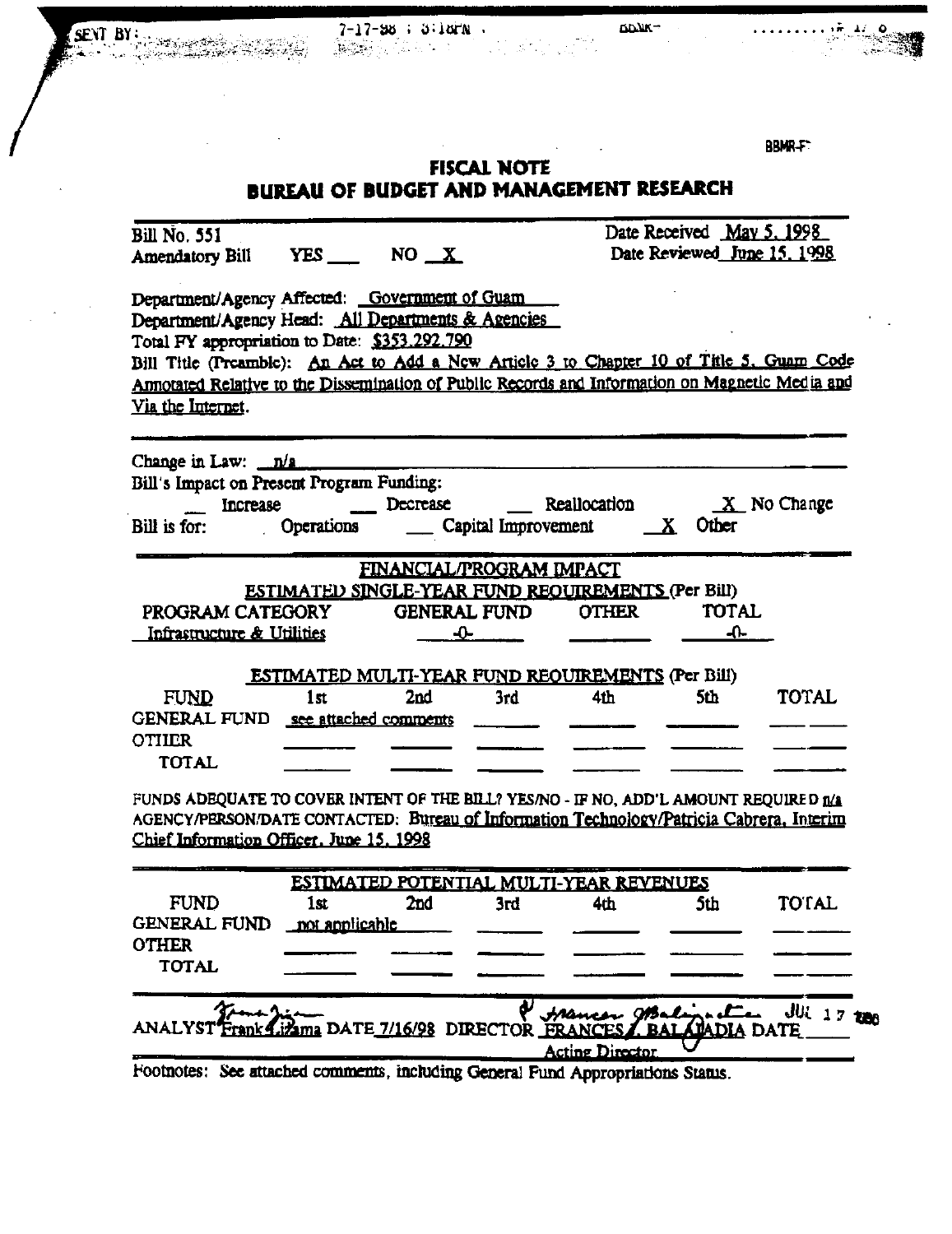a de Chile

SENT BY

Government of Guam agencies and departments do not have fully-integrated Internet websites or networking **informdon system created with access** or **mcdi** fomts for **discmination** of public information. Dissemination of information via an Internet connection may take the form of various viewing formats, such as an HTML file, PDF file, wordprocessing/spreadsheet files, ZIP *ille*, etc. Internet access is the most cost effective means accessing information readily and more quickly.

**Websitc progmmmhg aad** dcvclopment **costs start** at **\$75 per hur, which will** mail atmut 20 hours minimum in **creating** a viable **website.** Additional costs for **maintaining and** updating the website **will** avenge about \$750 to \$1,000 **px month (\$75/hau** @ **10-15** hours per **month).**  ~nnlrnding for host **servicing** for **Intemet** Service Provider **(ISP) senices** for host **acrvtr wgc will cost** at a **minimum** of **\$SO per** month for 4 megabytes of websitc **server** space and \$25 for **evvy addldonal 2 mcgabyw** of **rcquind** server **space.** Since the Government of Guam Intcmct Server lacks the available server equipment and disk storage space for website deployment, agencies and departments will have be accessed for costs of upgrading the Internet Server, which Contracting for host servicing for Internet Service Provider (ISP) services for host server usage<br>will cost at a minimum of \$50 per month for 4 megabytes of website server space and \$25 for<br>every additional 2 megabytes of **may cost between \$5,000 to \$7,500** pcr **agcncy or department.** 

Relative **to magnetic** media, **transposing** data onto a **3.5** inch floppy disk **will not bc** a viabl: **mcam of** rlia~erninating **information.** Data **storage** on a **floppy dirk is** limitad **to 1.4 rnegabytcs of storage.**  Whcrtas. **CD-ROM disks** may be **a more** viable **means** of **storing** file information, but **C3-ROM**  equipment for writing flies to CD-ROM disk costs about \$6,500.

**In summary. if** the **agmcy** or **department does not** have the technical **personnel** and equipnent for **Intemet** websue development **nnd dcploymcnt, contracting for outside services** from **an ISP** will wst at a **minimum** of **\$25,000 per** agency **or department in the first** year, **including scrvicts** for **transferring files to CD-ROM disks. On the other hand, if services were contracted for only initial** wehsite development, *technical* training for agency staff administering the website, and deployment of the website on **the** GovGuam Internet **Server, estimated costs** for website development and **pun;hr** of **CD-ROM** media **equipmen1 will be** about **\$40,000** in the **rust year, whch :ncludes**  agency man-hours/personnel costs for administering the website development.

### **Provided below is the current status of General Fund Appropriations for FY1998:**

**Piscal Year 1998 general fund adopted revenues available for appropriation, as adopted in Public** Law 24-59, is \$353,292,790 (includes \$7,600,000 Autonomous Agency Fund, \$7,000,000 Use **Tax \$3,200,000** & **Custom** & Immigration **Rcimb-** ). **The current** appropriation level against the General Fund up to P.L. 24-205 and continuing approprlations for debt service total **5390,353,559.** This leaves **a** fiscai yc~r **budgetary** shortfall of **(\$37,060,769).** Additionally, the prospects of collecting the \$7,600,000 Autonomous Agency Pund and the \$7,000,000 Use Tax is not likely to be realized. As such, the budgetary shortfall may increase by another \$14,000,000 adding **to** the budgetary Bhwfall.

| Fiscal Year 1998 Revenues (P.L. 24-59) | \$353,292,790      |
|----------------------------------------|--------------------|
| Less: Appropriation to date            | <u>390.353.559</u> |
| Revenue available for appropriation    | (37.060.769)       |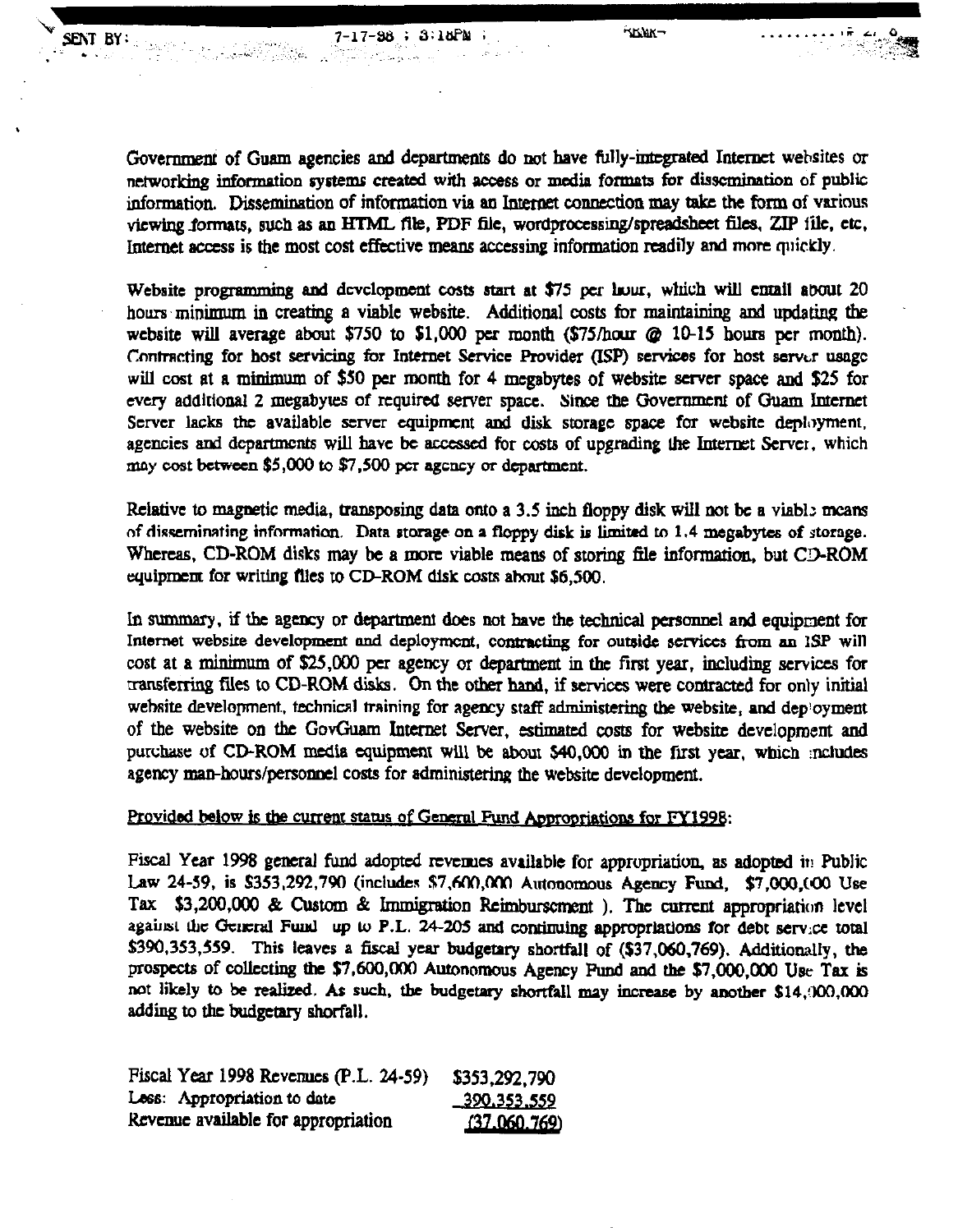MINA'BENTE KUATTRO NA LIHESLATURAN GUAHAN 1998 (SECOND) Regular Session

## CERTIFICATION OF PASSAGE OF AN ACT TO I *MAGA'LAHEN GUAHAN*

This is to certify that Substitute Bill No. 551 (COR), "AN ACT TO *ADD* ARTICLE **3** TO CHAPTER 10 OF TITLE 5 OF THE GUAM CODE ANNOTATED, RELATIVE TO THE DISSEMINATION OF PUBLIC RECORDS AND INFORMATION ON MAGNETIC MEDIA AND VIA THE INTERNET," was on the 3<sup>rd</sup> day of December, 1998, duly and regularly passed.

**Senator and Legislative Secretary**  This Act was received by *I Maga'lahen Guahan t*his *\_JYU* day of *December 1998,* This Act was received by *I Maga'lahen Guahan*<br>at  $\sqrt{20}$  o'clock  $\mathcal{P}$ .M. Assistant Staff Officer MNATENTE KUATTRO NA LIHTESI ATURAN GUALIAN<br>
1998 (SECOND) Regular Session<br>
This is to certify that Substitute Bill No. 551 (COR), "AN ACT TO *ADD* ARTIT<br>
This is to certify that Substitute Bill No. 551 (COR), "AN ACT TO

CARL T. C. GUTIERREZ *I Maga'lahen Guahan* 

Date: <u>12 - 18 - 98</u>

Public Law No. **2~** -3 *O* <sup>I</sup>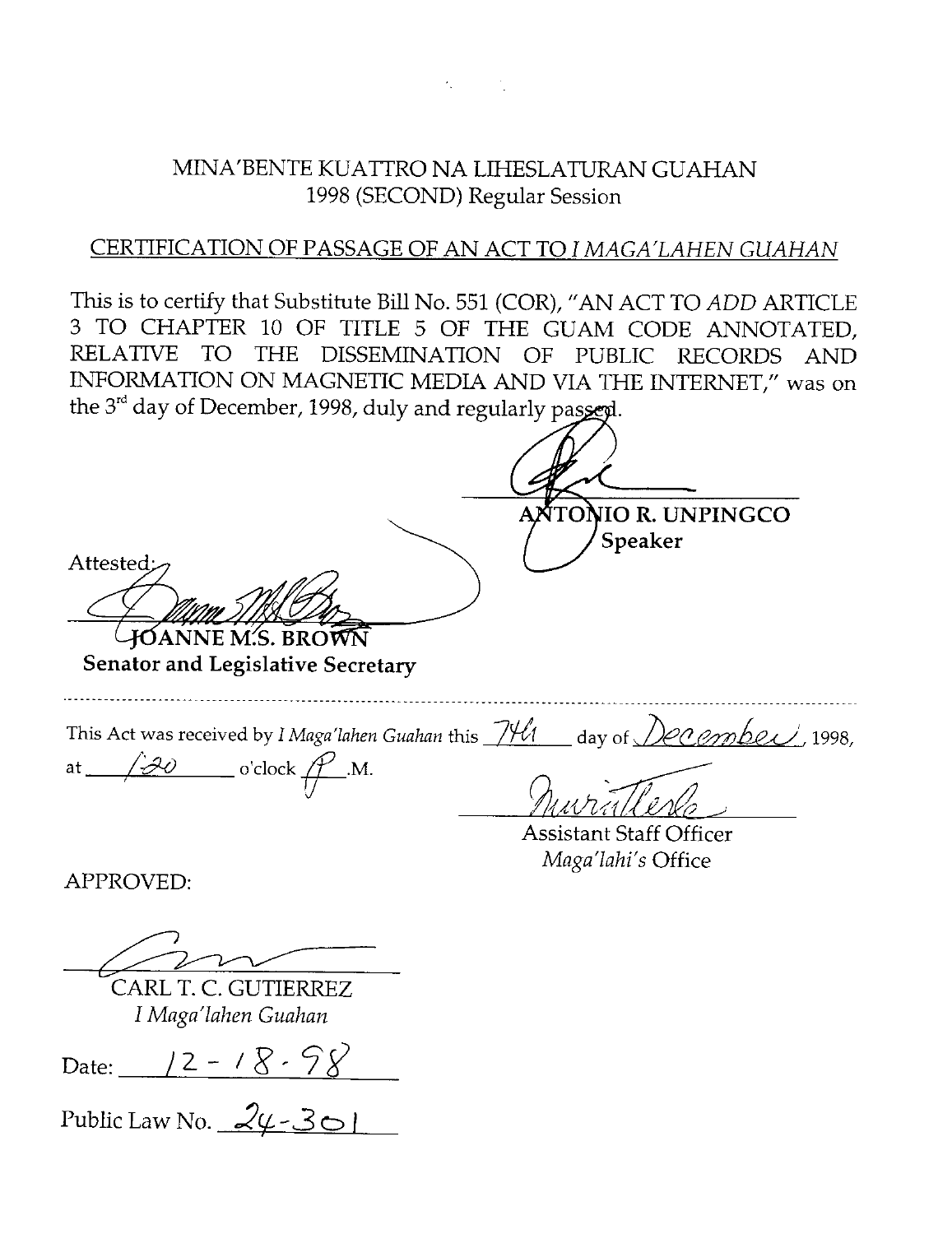

**MINA' BENTE KUĂTTRO NA LIHESLATURAN GUÅHAN** 

**TWENTY-FOURTH GUAM LEGISLATURE IS5 Hesler Street.Agana, Guam 96910** 

> Julv **28,** 1998 Date

> > ,.-.

 $\mathcal{E}_{\mathbf{r}}$ , , ,~ .~.



 $-$  ,  $-$  ,  $-$  ,  $-$ 

Memorandum

To: Senator L.F. KASPERBAUER

From: Clerk of the Legislature

Subject: Report on Bill 551

Pursuant to §7.04 of Rule VII of the 24<sup>th</sup> Standing Rules, I am herewith serving you a copy of the Committee Report on Bill  $\frac{551}{\sqrt{5}}$  for which you are the prime sponsor.

-badlev иап

Attachment

| <b>A TENOWLED ZEMENT RECEIPI</b> |
|----------------------------------|
| Received Pr                      |
|                                  |
|                                  |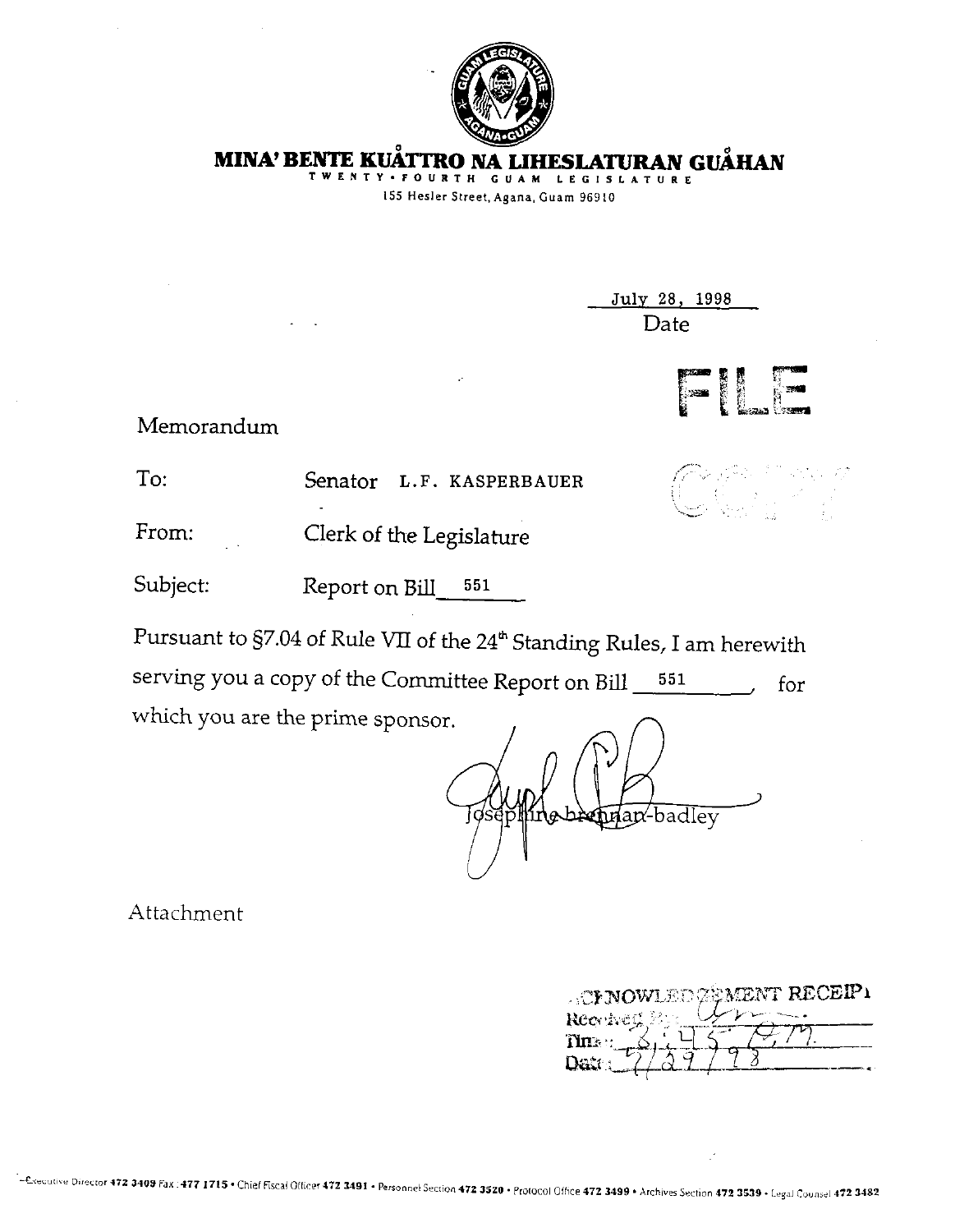## **Committee on Rules, Government Reform and Federal** Affairs **Senator Mark Forbes, Chairman**

**Public Hearing Monday June 29,1998 9:00 a.m. I Liheslaturan Guahan, Hagdtfia** 

**Bill No. 551 "An act to add a new Article 3 to Chapter 10 of Title 5 GCA relative to the dissemination of public records and infonnation on magnetic media and via the internet."** 

| <b>NAME</b><br>(please print) | <b>AGENCY/</b><br><b>ORGANIZATION</b> | <b>ORAL</b><br><b>TESTIMONY</b> | <b>WRITTEN</b><br><b>TESTIMONY</b> | $\overline{\mathbf{N}}$<br><b>FAVOR</b> | <b>NOT IN</b><br><b>FAVOR</b> | <b>CONTACT</b><br><b>NUMBER</b> |
|-------------------------------|---------------------------------------|---------------------------------|------------------------------------|-----------------------------------------|-------------------------------|---------------------------------|
| Alex Sign<br>EUGENE SANTOS    | Eventor Communidation                 |                                 |                                    |                                         |                               |                                 |
|                               |                                       |                                 |                                    |                                         |                               | $4779109$<br>$635-695$          |
|                               |                                       |                                 |                                    |                                         |                               |                                 |
|                               |                                       |                                 |                                    |                                         |                               |                                 |
|                               |                                       |                                 |                                    |                                         |                               |                                 |
|                               |                                       |                                 |                                    |                                         |                               |                                 |
|                               |                                       |                                 |                                    |                                         |                               |                                 |
|                               |                                       |                                 |                                    |                                         |                               |                                 |
|                               |                                       |                                 |                                    |                                         |                               |                                 |
|                               |                                       |                                 |                                    |                                         |                               |                                 |
|                               |                                       |                                 |                                    |                                         |                               |                                 |
|                               |                                       |                                 |                                    |                                         |                               |                                 |
|                               |                                       |                                 |                                    |                                         |                               |                                 |
|                               |                                       |                                 |                                    |                                         |                               |                                 |
|                               |                                       |                                 |                                    |                                         |                               |                                 |
|                               |                                       |                                 |                                    |                                         |                               |                                 |
|                               |                                       |                                 |                                    |                                         |                               |                                 |
|                               |                                       |                                 |                                    |                                         |                               |                                 |
|                               |                                       |                                 |                                    |                                         |                               |                                 |
|                               |                                       |                                 |                                    |                                         |                               |                                 |
|                               |                                       |                                 |                                    |                                         |                               |                                 |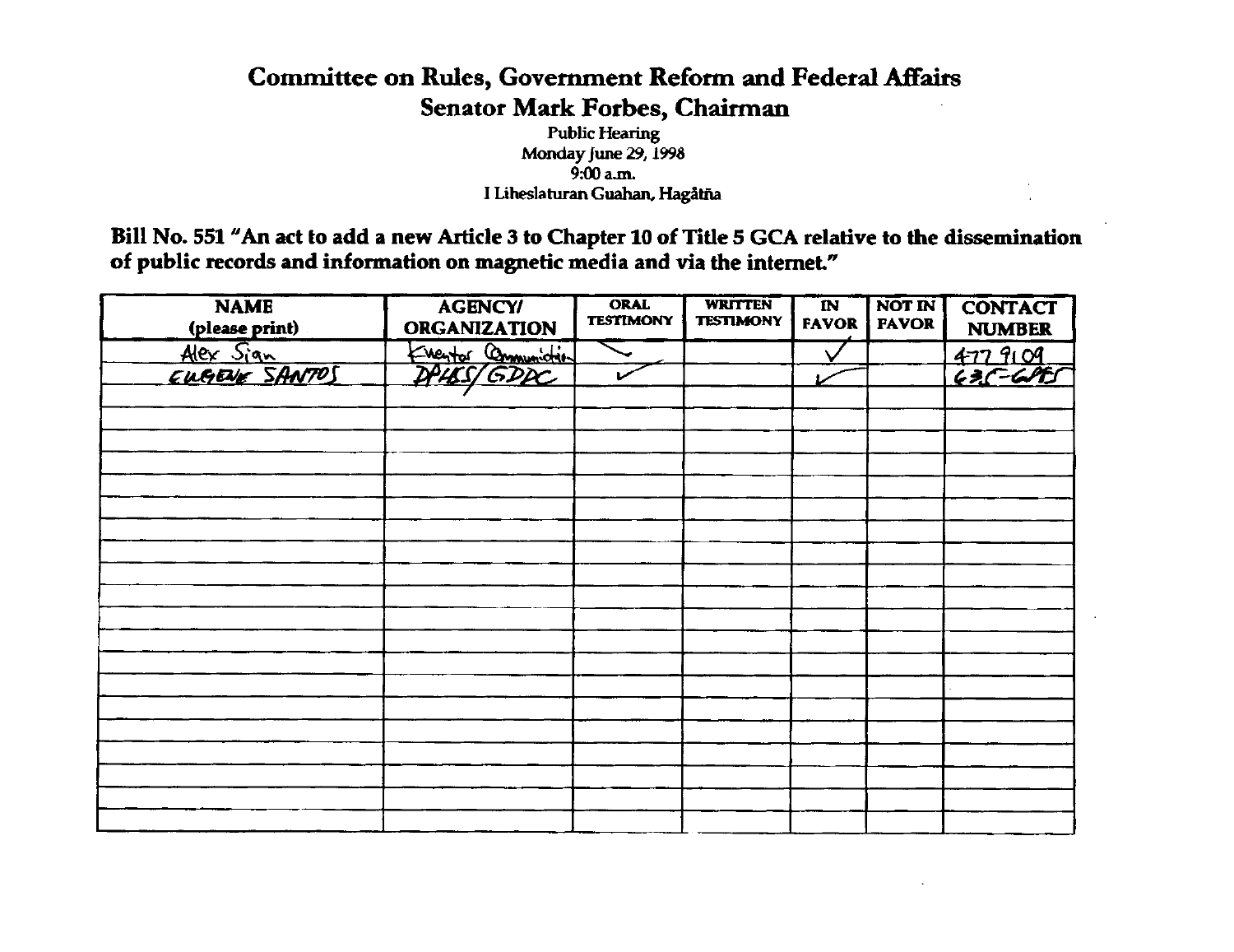

**A3330** 

**TYVN** 

.<br>Terminal dia

**REALTY** 



DEPARTMENT OF PUBLIC WORKS **CHE OL NOLLVIIANI** 

Georgia Carl I.C. Geórgia<br>14 Georgia Madelene Z. Bordallo

Sisteman in the basis that Finder Company are a control to the second the state of the photon in the basis of the state of the state of the state of the state of the state of the state of the state of the state of the stat The Governor of Guard, Carl T.C. Guardiaz, through the Director of the Department of Public Works, is solic-

the casher no haet than 4:00 p.m. at the Building Penmits Section. Department of Public Works betore.<br>Applying for the bid documents. ru visuose bid 6 vd beningramos 9d kaam abid M. 2visib sidenskie (821) yihiji benipenini eree 2 ehtti besinool<br>Abido 2 heritasi os Abido 20 kilometri esimenti sidelinniker-ree isti kuninga kaksi ja kollekti valde sel kont<br>

TURNE UP 10: LIQUIDIQUOT LII URBIQ IPUGRIFU QUE KONT "2019" the resultion and the integrace its investigation and will be determineded against on the grounds of -roo was ni sistii suurin visvalismiitik ilkvi ja laiti zisibbid lis asiation vidend zavovi piduri to memminged srli<br>Latioopo lini beboottis sol liivv esetapente aserikaus vinnami Jatemeetinemis van tansami oomi teenem 156

tuent) jo juoluusin the night is reserved on the data in the allows and when we have a statements and the body of better at intern

1005aud au or Patenper sis reddid svibagiong MA 2/hoW bilduf to trendigged. "8" prightel unooil sonstating are requested st pre-biol contemporal will be held on june 24, 1998 at 9:00 a.m. at the Division of Gapilal Improvement

**DESCRIPTION AND THE TABLE TO A TELEVISION OF THE TABLE TO A TELEVISION OF THE TABLE TABLE TABLE** 



COPY EDITOR (Full time) **ULOOJSMA N** 

Editing copenies desired. Fast paced beniupen noitisnigsq smot bns ellbia. dredding, Excellent grammar, wrlting Siyle, grammar, spelling and fact jugage eqyatiy cobi jol venzbs sapno Annung sabed Suppa pue **Suingleso Suinneig to sidenopsid** 

and deadline oriented environment.

2IV TI MINING AV P.M. Pacific Hailly Hews

(1696 weng Tueby NG 108 'O' o leed zaioli goreldibu 811 TUD9-WEB AEDUT - APDUDW snort i/Off om his qui baskiet od vam notikoliteat<br>mort annable ...giblitt the string about an account

a inisa na "Tasa mamp" (bisan .<br>17 mai: Saul Vanc III (Sina, Angguille)<br>19 mai: Saul Vanc Agauazz (1966 - S.C. A JUDANT BRIS SOUTHERN

The Patritic Daily News is an equal opportunity employer.

**'SEO9-PEZ-OZ9 IR URSURIOS** 

lsnottibbs tot to seo) ns2 ni (griges & uslulle) nequel of trant

vongiznom nalad.) to tto ravi FDN Office located at Chalan Laulau,

nod na 89.22 is entired

survivide infermal bothleng

oni voi otan gartuat2 .notuattaigen

sibidev trenuo bna sensoli attevide

**ITCUIATION** 

bliev .notistroqenist sidsbraqsb

svart fauly, restuen abunt euchner

e uo sagddes pue siadedsivau the to yearithb art tol sidiemogent

Applications may be picked up at our

gniblius oramsuo

(suit fist) **SAIPAN DRIVER** 

information please call Mr. John



"J9mstri 9di siv bns sibem bisngam no noitsmrotni



MOBIL IS AN EQUAL OPPORTUNITY EMPLOYER

We comply with this law on a non-discrimiently basis

Federal law requires that we verify the identity no work eligibility of all new nires.

Agana Guam 96932

PO Box EU<br>Agana Guam 96910

642 East Manne Dnve

Human Resources Manager

on mauD NO lidom

on batevileb to bexs? belism so blooks seonetelet alow (C) setti bins eonerieqxs

Alow long bnuotgasad lanoizzeforq bna lanoztaq gnilasibni emuzel A

leaves, pension, 4011c britainien savings plan, and other benefits to the

We offer a competitive compensation package including medical/dental plan, paid

Canadiana principle in the seatable prises of the internal presentation is a seatable show the seatable present of the seatable presentation is a seatable presentation in a

and communication skills. Position also requires proficiency in PC operation Candidation must have good interpersonal abilities and excellent organizational tunctions both within the Company and with external clients and customers.

notiscinummos to spirat baord a asvioviti oata doi anT anoticinut tahatensea various administrive support arriving bind perform a broad range of higher level We are looking for a topnoton Executive Coordinator. This position will coordinate EXECUTIVE COORDINATOR

**N©bil** 

וווכז וא<mark>י Office of Senator Fonbes a</mark> 472-3512 от разут ало казымая ло круп блицикин "кионтронашозго розада Хитипбал кропрыгрир The Public is Invited to Participate

mean amazell Diffice of Senator Mark Faete in the Conference Room<br>Office of Senator Mark Fardes, I Liberatation Guaban

the loss of an election or the decision not seek reelection by an incumbent

ada bod new 96227 and 96228 to Chapter 6 of Title 4, Guam Code Armotated hiring new unclassitied employees following the loss of an election and to

relative to prohibiting salaty increases to unclassified employees following

Guam Code Armotated relative to probibiting lame duck incumbents from

+ sliiT . S tatqad of 011S2 bns 901S2 wen a bbs of the nA" AE8 .oV llid

government in Guam capable of directly providing efficient service to the laqinimm s daildstes bns atovam a'mauO tawoqms of fas nA" 018.0V llid.

villages on a permanent basis and help further protect our people against

the Guam Police Department in order to increase poirce presence in Guam's designated the Division of Municipal Sheriffs, as a permanent division within

•Bill No. 606 "An act to establish a Division of Municipal Police, otherwise

division within the Guam Police Department and to mandate manpower \*Bill No. 604 "An act to establish the Guam Hawlay Patrol as a permanent

nsil No. 551 "An act to add a new Article 3 to Chapter 10 of Title 5, Guam

Committee on Rules, Government Reform and Federal Affairs

Senator Mark Forbes, Chairman

Code Annotated relative to the dissemination of public records and

beobje of Guam at the community level."

1918 Ret man Mondey, June 22, 10

nigh level secretanal position would be an advantage.

ateproces in research

elected official."

cuus

".noiaivib <del>o</del>d tot alsval

Thursday, June 25, 1998

Fax No. (671) 646-7820



























































































urv 00.01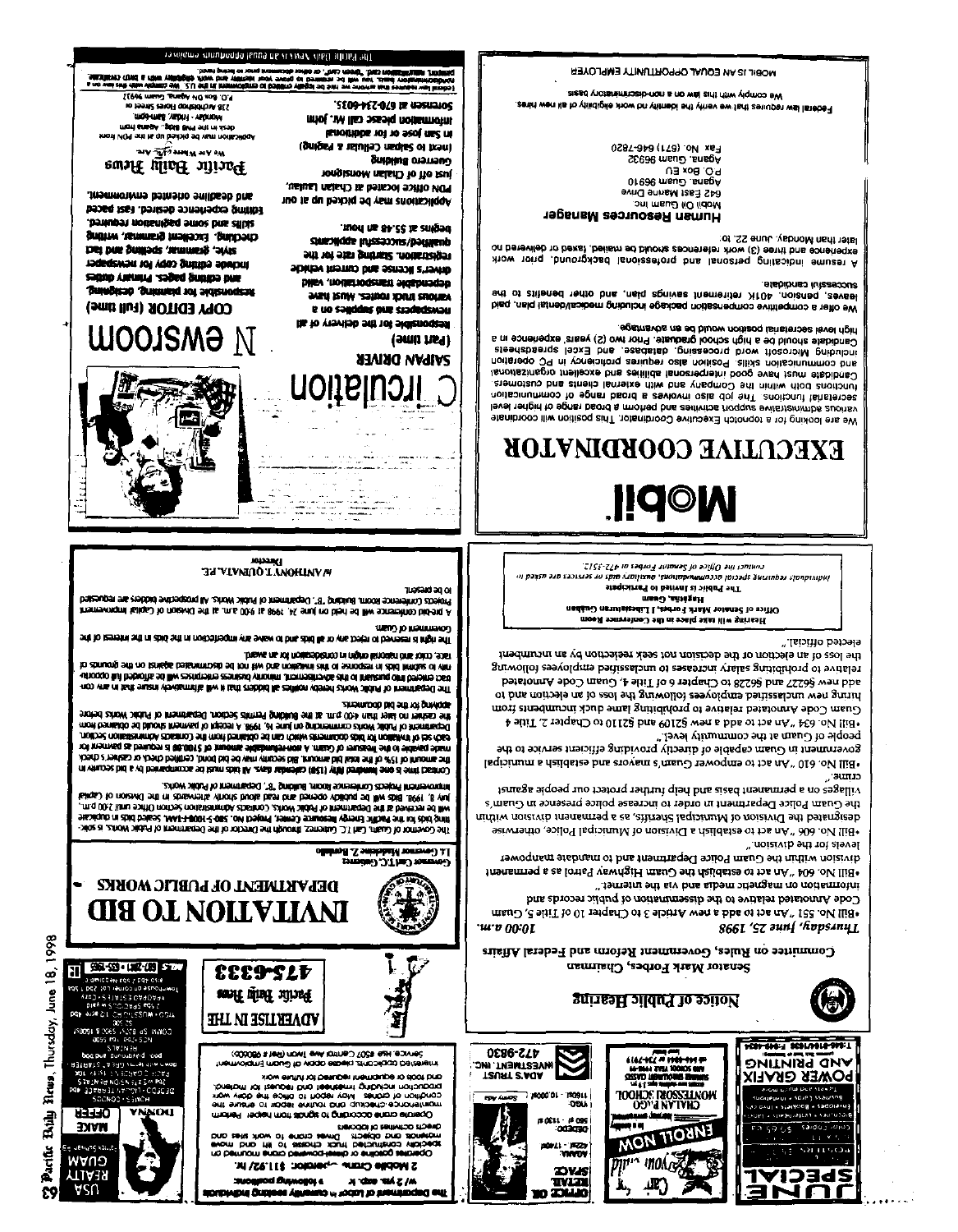$\label{eq:1} \mathcal{L}_{\text{max}}(\mathbf{z},\mathbf{z})=\mathbf{E}(\mathbf{z},\mathbf{z},\mathbf{z})$ 

# Teen leads volunteer effort in nursing hon

DEAR ABBY: This is in response to the letter urging people to volunteer in nursing homes. I am 14 years old and an eighth-grad-<br>er at St. Agnes School in Concord, Calif. Not only can adults volunteer, but teen-agers can also volunteer and bring smiles to senior citizens. I would like to share my experience at our local nursing home.

When I was elected president of the Student Council, one of my goals was to establish an Adopt-a-Senior Program at my school.<br>This would consist of students sharing their time and talents with the elderly. I wanted to make a difference in the lives of others.

During the summer, the vice president of the student hody and I visited a number of nursing homes. These mursing homes were ed because a project like this had never been done on a long-term basis. When permission slips went home with students, the re-



The initial visit with the seniors was special and memorable. Each of us brought a small gift to share with them. We sang songs to hreak the ice, and soon some of the seniors joined in! We all became friends. quickly and formed special bonds. We now visit the

seniors twice a month. During our visits, we sing songs, play bingo, present magic shows and perform skits. Some of the seniors even

an e Abby

dance the "Hokey Pokey" with us! One of them told us that we made life worth living. with us! One of The number of seniors joining our program grows with every visit At our last visit, we had more than 30 seniors.

For major holidays, such as Halloween. Thanksgiving, Christmas and Easter, the St. Agnes students made decorations for the seniors at the home -- 172 in all. A few eighthgraders delivered the decorations room to more. The residents were harvey to see us, and many of them invited us into their rooms to chat. During our Easter delivery, we saw many of the Halloween decorations still hanging on their walls! It has been a heartwarming expenence to see how appreciative these seniors are.

Abby, these patients have found a special place in our hearts. The first time we visited, they all looked the same to us: however, now we know each one by his or her name - not

as a "group." Many of them have a great sense of humor. We'll always remember the lessons they have taught us.

FESTYLE

Please share this letter with "Grieving in Orange. Texas" so she will know that we imderstand how she feels. Someday we will all grow old and become dependent on others. KELLYA MOUTRK CONCORD CALIF

DEAR KELLY: Congratulations for<br>conceiving such a worthwhile project. The<br>other eighth-graders also deserve credit one eigening alons also desirve create<br>I know that "Grieving" will be pleased to see your letter, and I hope it will spur oth-

er teen-neers into action. Send questions to Dear Abby, P.O. Box 69440, Los Angeles, Calif. 90069, for personal reply please enclose a self-addressed

stamped envelope.



#### At 9:00am, the Committee on Rules, Government Reform & Federal Affairs will hear the following bills:

Bill No. 551 "An act to add a new Article 3 to Chapter 10 of Title 5, Guam Code Annotated relative to the dissemination of public records and information on magnetic media and via the internet." Bill No. 604 "An act to establish the Guam Highway Patrol as a permanent division within the Guam Police Department and to mandate manpower levels for the division."

Bill No. 606 "An act to establish a Division of Municipal Police, otherwise designated the Division of Municipal Sheriffs, as a permanent division within the Guam Police Department in order to increase police presence in Guam's villages on a permanent basis and help further protect our people against crime."

Bill No. 610 "An act to empower Guam's mayors and establish a municipal government in Guam capable of directly providing efficient service to the people of Guarn at the community level."

Bill No. 634 "An act to add a new §2109 and §2110 to Chapter 2, Title 4 Guam Code Annotated relative to prohibiting lame duck incumbents from hiring new unclassified employees following the loss of an election and to add new §6227 and §6228 to Chapter 6 of Title 4, Guam Code Annotated relative to prohibiting salary increases to unclassified employees following the loss of an election or the decision not seek reelection by an incumbent elected official"

#### At 11:00am, the Subcommittee on Codes and Penal Statutes will hear the following bills:

Bill No. 676 "An act to provide for mandatory life imprisonment for persons convicted of certain felonies." Bill No. 677 "An act to amend §80.70(a) 9GCA, amend §80.72(a) 9GCA relative to the elimination of parole eligibility for offenders sentenced to a term of imprisonment for the commission of a violent crime." Bill No. 631 "An act to amend §3344 of Chapter 3 of Title 16 GCA and to add a new §3344.1 to Chapter 3 16GCA, relative to requiring the mandatory usage of safety belts on all school buses operated by the government of Guam." Bill No. 678 "An act to place before the people of Guam as an initiative a proposal to provide for mandatory life imprisonment for persons convicted of certain felonies and to eliminate parole eligibility for offenders sentenced to a term of imprisonment for the commission of a violent crime."

Bill No. 637 "An act to amend §16.30, §16.40 and §16.50 of Chapter 16 of 9GCA relative to applying the charges of criminal homicide to persons who through the illegal sale, distribution or transfer of a controlled substance directly or indirectly cause the death of another person."

At 6:00pm, the Committee on Rules, Government Reform and Federal Affairs will hear the following bill:

Bill No. 609 "An act to establish incentive programs for early retirement for govGuam employees as part of a general reorganization effort in the government of Guam."

> Hearing will take place in the Conference Room Office of Senator Mark Forbes, I Libeslaturan Guéhan Hagatha, Guam The Public is Invited to Participate

Individuals requiring special accommodations, auxiliary aids or services are asked to contact the Office of Senator Forbes at 472-3512.

**BRIDGE** . . . . West<br>
● K Q 10<br>
♥ A 3<br>
♦ A 5  $*752$ 11008 Sent's + A 3<br>♥ Q 10 9 8 4  $\tilde{K}$  3.2 .<br>Vulnerable: Both Dealer West North<br>Dhi<br>4 V East<br>Pass<br>All pas West i e<br>Pazs Opening lead: A K

#### The eves have it

One of the pictures in this year's cat calendar has three white cats. One has two blue-colored eves: one has a left blue eve and right vellow eve; the third has a left yellow eye and a right<br>blue eye. Very strange - though no doubt some geneticist could explain it casily enough.

In bridge, the good players keep their eyes open, regardless of their color. They look at each card as it is blayed. They also keep their ears open. listening closely to the bidding.

In this deal, how do you plan the play in four hearts after West leads the spade king?

Your three-heart advance after partner's takeout double shows some 9-11

Start by checking losers. With one in spacies and one in hearts, you must oid losing two diamond tricks

In particular when an opponent has bid. once the dummy appear rs. check the points. Here, there are 16 in the durumy and you have 10. That leaves only 14 for the opponents, yet West opened the bidding. So, he must have<br>the diamond ace. Just hope that it is a singleton or doubleton. If West has ace-third of diamonds, you have no chance against best defens

After winning with the speed play a trump. Let's assume West giant with his ace, cashes the spade afferent<br>and exits with his final trump. (If West ducks the heart ace, or if you think he started with the singleton ace, you<br>might go for an endplay. Cash two or three of dummy's clubs, then lead a trump to West's ace, hoping he has only spades and diamonds left.) Now you play a diamond to dummy's queen, then duck a diamond on the way back. West's ace dropping onto the table is a sight for watchful eyes!

> .<br>By Phillip Alder Copyright1998 by NEA Inc.

# math 岁 ۊ bune Z 866 L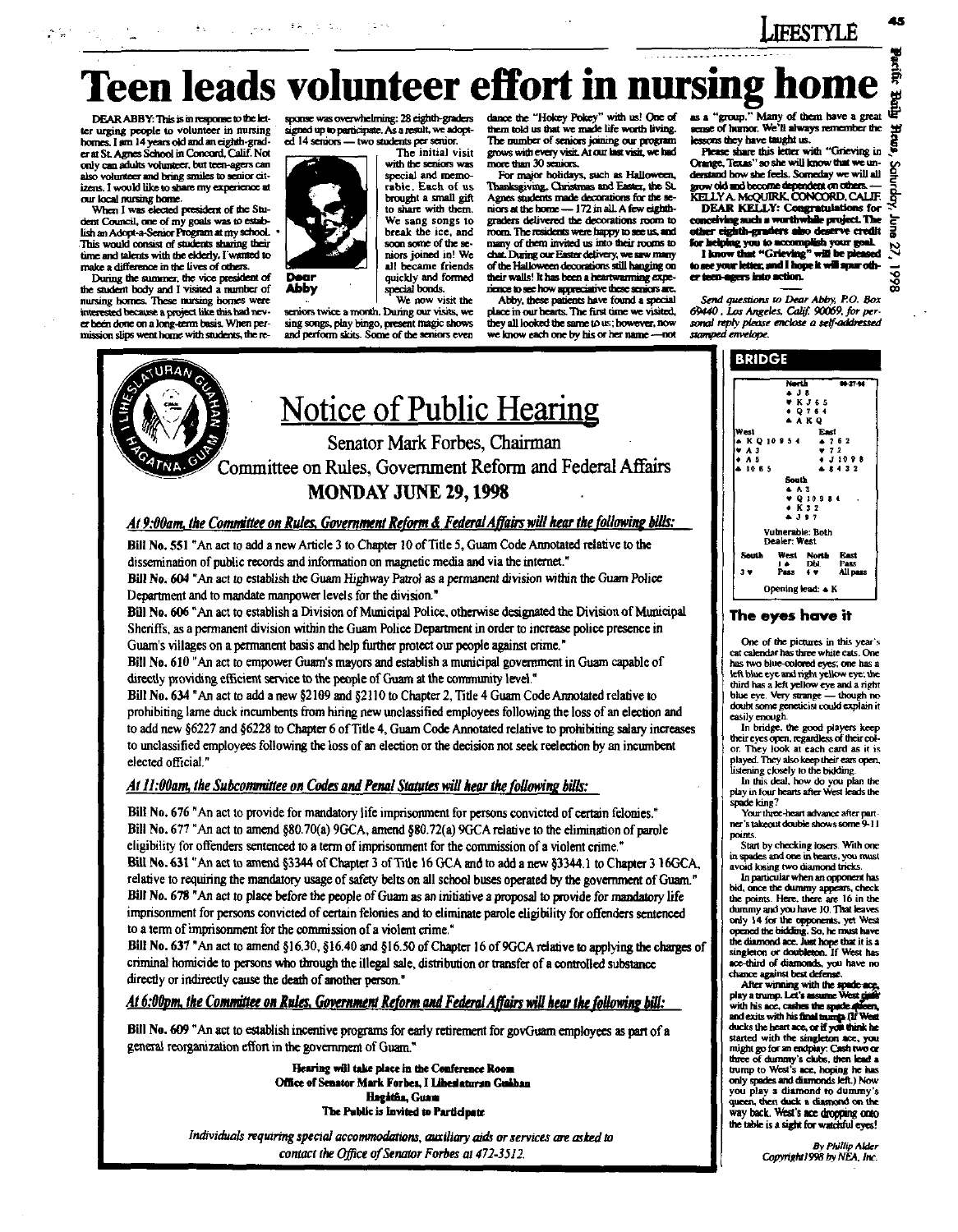

#### **GOVERNMENT MEETINGS**

#### Mondov

COMMITTEE ON RULES, GOVERNMENT REPORM & RED-University of MULES, (APVENTIVENTI REPORTED THE SEAL APPLIES: 9 cum, Sen, Mark Forbes' conference noon)<br>I Lihestownon Guchon. Bills 551, 604, 606, 610, 634. 6<br>p.m., Bill no. 609. Subcommittee on Cooles & Penal Stat-<br>use pu

COMMISSION ON DECOLONIZATION: 2 p.m., Govern not's conference room, Adeling. For more information call

SOUTHERN GUAM SOIL & CONSERVATION DISTRICT: Monthly meding 7 p.m., Agot community center. For more<br>information call Midred Hows, 734-3948.<br>DEPARTMENT OF PUBLIC HEALTH & SOCIAL SERVICES.

www.minister.com.com.com.il/0, Department of Rub<br>India: hearing 9 to noon, Room 160, Department of Rub<br>In: Hadilh, Mongilao. Medicaid Assistance Program and Medically Indigent Program praposal to increase reimbursement

rates for services by private providers across the board.<br>Copies of the proposed MAP and MIP reimbursement are<br>available of the Division of Public Welliams, Bureau of Health<br>Core Financing office, 2nd floar, Room 236, Depa Public Health. For special accommodations call Alysso Unango, 735-7276.

corgo., 735-7276.<br>
PORT AURINDRIY OF GUAM BOARD OF DRECTORS:<br>
10 cm, boord conference room, Cabras Island, PK. Agen-<br>
do copes evaluate. For spacial conservations and Simes<br>
on Data Simes, 477-5931, est. 430, or pages 720-

p.m., Department of land Management conference room,<br>3rd floor, Room 320, One Step Building, Anigua, Tentative

A See Government meetings. Page 7

#### **READER INFORMATION**

The Pacific Daily News, a member of the Gannett group of newspi published daily at 238 Archbishop F.L. Flores St., Agana. Territory of Guam punisma izany a zoo Arcimentary Pr.L. Protes St., Againa, Immitry or Guian, Ush Philadeles Postage Paid<br>at the U.S. Post Office, Againa, Guam We932. Entered as Periodicals Postage Paid<br>at the U.S. Post Office, Againa, Guam

Guam rates, every 4 weeks Concern stress, error y 4 Weeks<br>Daily & Senday:<br>By carner \$13,50. By Motor Rt.: \$14,50.<br>Senday Only: many umry<br>By camer: \$2.84. By Motor Rt. \$1.12

**Off-island rutes, every 4 weeks**<br>First Clear mail to U.S. mainland:<br>Surise mail to U.S. mainland:<br>Surise mail to U.S. mainland:<br>Theiry & Sunday: \$24.20

Other rates available on request The publisher reserves the right to change subscription rates during the term upon 28 days notice. The notice may be by mail to the subscriber, by notice contained in the paper itself or otherwise. Subscription rate changes may be implemented by changing the duration of the subscription. All subscriptions must be prepaid.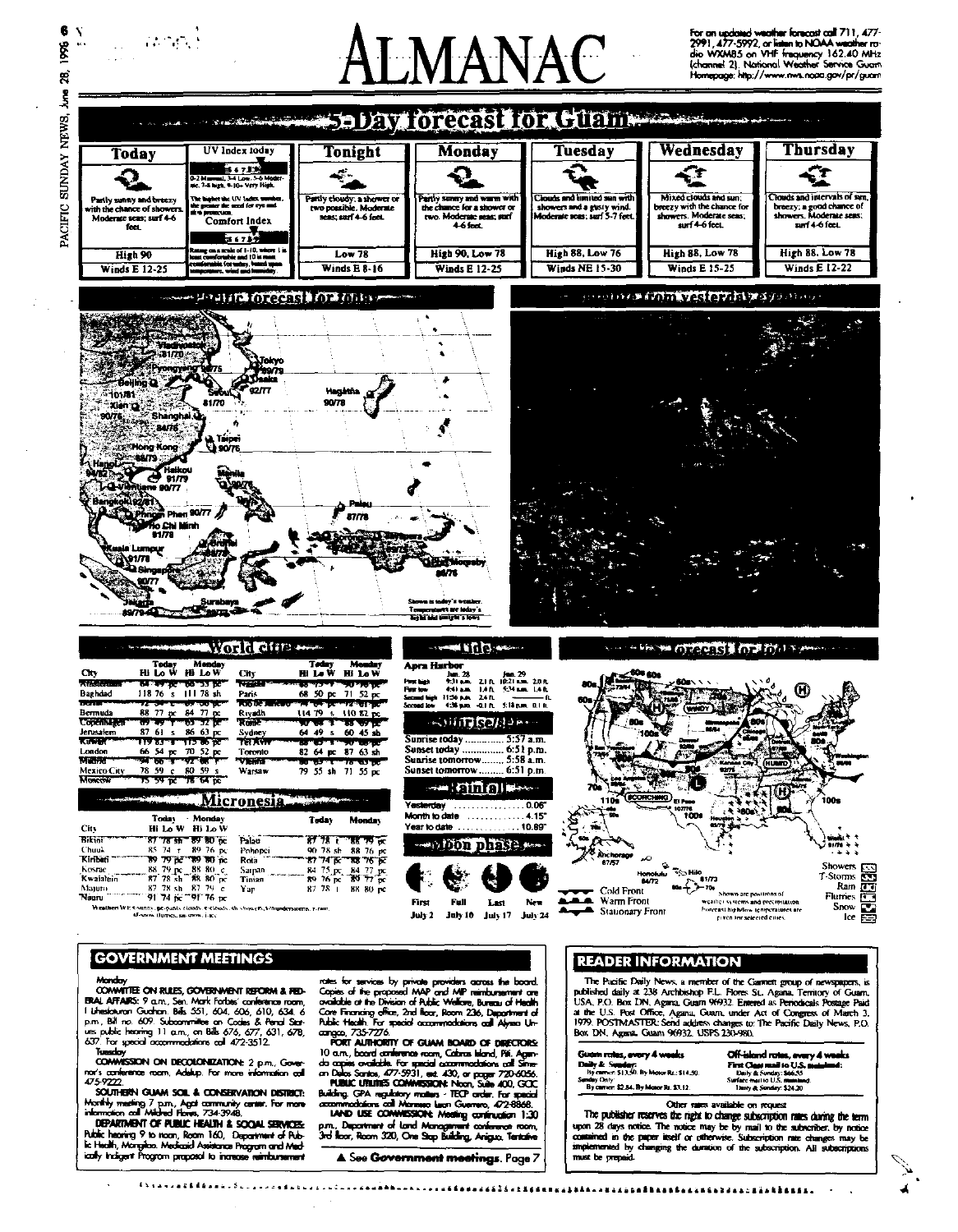| 61 D  | u<br>н<br>π |  |  |
|-------|-------------|--|--|
| الأال | мπ          |  |  |

### **FISCAL NOTE BUREAU OF BUDGET AND MANAGEMENT RESEARCH**

| Bill No. 551                                                                                                                                                                                                                                                                                                                                                             |                |     |                                | Date Received May 5, 1998                                |                             |              |  |
|--------------------------------------------------------------------------------------------------------------------------------------------------------------------------------------------------------------------------------------------------------------------------------------------------------------------------------------------------------------------------|----------------|-----|--------------------------------|----------------------------------------------------------|-----------------------------|--------------|--|
| Amendatory Bill YES ___ NO X                                                                                                                                                                                                                                                                                                                                             |                |     |                                |                                                          | Date Reviewed June 15, 1998 |              |  |
| Department/Agency Affected: Government of Guam<br>Department/Agency Head: All Departments & Agencies<br>Total FY appropriation to Date: \$353,292,790<br>Bill Title (Preamble): An Act to Add a New Article 3 to Chapter 10 of Title 5, Guam Code<br>Amotated Relative to the Dissemination of Public Records and Information on Magnetic Media and<br>Via the Internet. |                |     |                                |                                                          |                             |              |  |
| Change in Law: $n/a$                                                                                                                                                                                                                                                                                                                                                     |                |     |                                |                                                          |                             |              |  |
| Bill's Impact on Present Program Funding:                                                                                                                                                                                                                                                                                                                                |                |     |                                |                                                          |                             |              |  |
| Increase                                                                                                                                                                                                                                                                                                                                                                 |                |     |                                | Decrease Reallocation X No Change                        |                             |              |  |
| Bill is for:                                                                                                                                                                                                                                                                                                                                                             |                |     |                                | <b>Capital Improvement</b> $\overline{X}$ Other          |                             |              |  |
|                                                                                                                                                                                                                                                                                                                                                                          |                |     | FINANCIAL/PROGRAM IMPACT       |                                                          |                             |              |  |
|                                                                                                                                                                                                                                                                                                                                                                          |                |     |                                | ESTIMATED SINGLE-YEAR FUND REQUIREMENTS (Per Bill)       |                             |              |  |
| PROGRAM CATEGORY                                                                                                                                                                                                                                                                                                                                                         |                |     |                                | GENERAL FUND OTHER TOTAL                                 |                             |              |  |
| Infrastructure & Utilities                                                                                                                                                                                                                                                                                                                                               |                |     | $-0$ and $-$                   |                                                          | $-0-$                       |              |  |
|                                                                                                                                                                                                                                                                                                                                                                          |                |     |                                |                                                          |                             |              |  |
|                                                                                                                                                                                                                                                                                                                                                                          |                |     |                                | <b>ESTIMATED MULTI-YEAR FUND REQUIREMENTS (Per Bill)</b> |                             |              |  |
| <b>FUND</b>                                                                                                                                                                                                                                                                                                                                                              | 1st            | 2nd | 3rd                            | 4th                                                      | 5th                         | <b>TOTAL</b> |  |
| GENERAL FUND see attached comments                                                                                                                                                                                                                                                                                                                                       |                |     |                                |                                                          |                             |              |  |
| <b>OTHER</b>                                                                                                                                                                                                                                                                                                                                                             |                |     |                                |                                                          |                             |              |  |
| <b>TOTAL</b>                                                                                                                                                                                                                                                                                                                                                             |                |     |                                |                                                          |                             |              |  |
| FUNDS ADEQUATE TO COVER INTENT OF THE BILL? YES/NO - IF NO, ADD'L AMOUNT REQUIRED $n/2$<br>AGENCY/PERSON/DATE CONTACTED: Bureau of Information Technology/Patricia Cabrera, Interim<br>Chief Information Officer. June 15, 1998                                                                                                                                          |                |     |                                |                                                          |                             |              |  |
|                                                                                                                                                                                                                                                                                                                                                                          |                |     |                                | ESTIMATED POTENTIAL MULTI-YEAR REVENUES                  |                             |              |  |
| <b>FUND</b>                                                                                                                                                                                                                                                                                                                                                              | <b>1st</b>     | 2nd | 3rd                            | 4th                                                      | 5th                         | TOTAL        |  |
| <b>GENERAL FUND</b>                                                                                                                                                                                                                                                                                                                                                      | not applicable |     |                                |                                                          |                             |              |  |
| <b>OTHER</b>                                                                                                                                                                                                                                                                                                                                                             |                |     |                                |                                                          |                             |              |  |
| <b>TOTAL</b>                                                                                                                                                                                                                                                                                                                                                             |                |     |                                |                                                          |                             |              |  |
|                                                                                                                                                                                                                                                                                                                                                                          |                |     | ama DATE 7/16/98 DIRECTOR FRAN | <u>Acting Director</u>                                   | UADIA                       | $JU(17)$ 220 |  |
| Footnotes: See attached comments, including General Fund Appropriations Status.                                                                                                                                                                                                                                                                                          |                |     |                                |                                                          |                             |              |  |

 $\mathbf{w}$  .